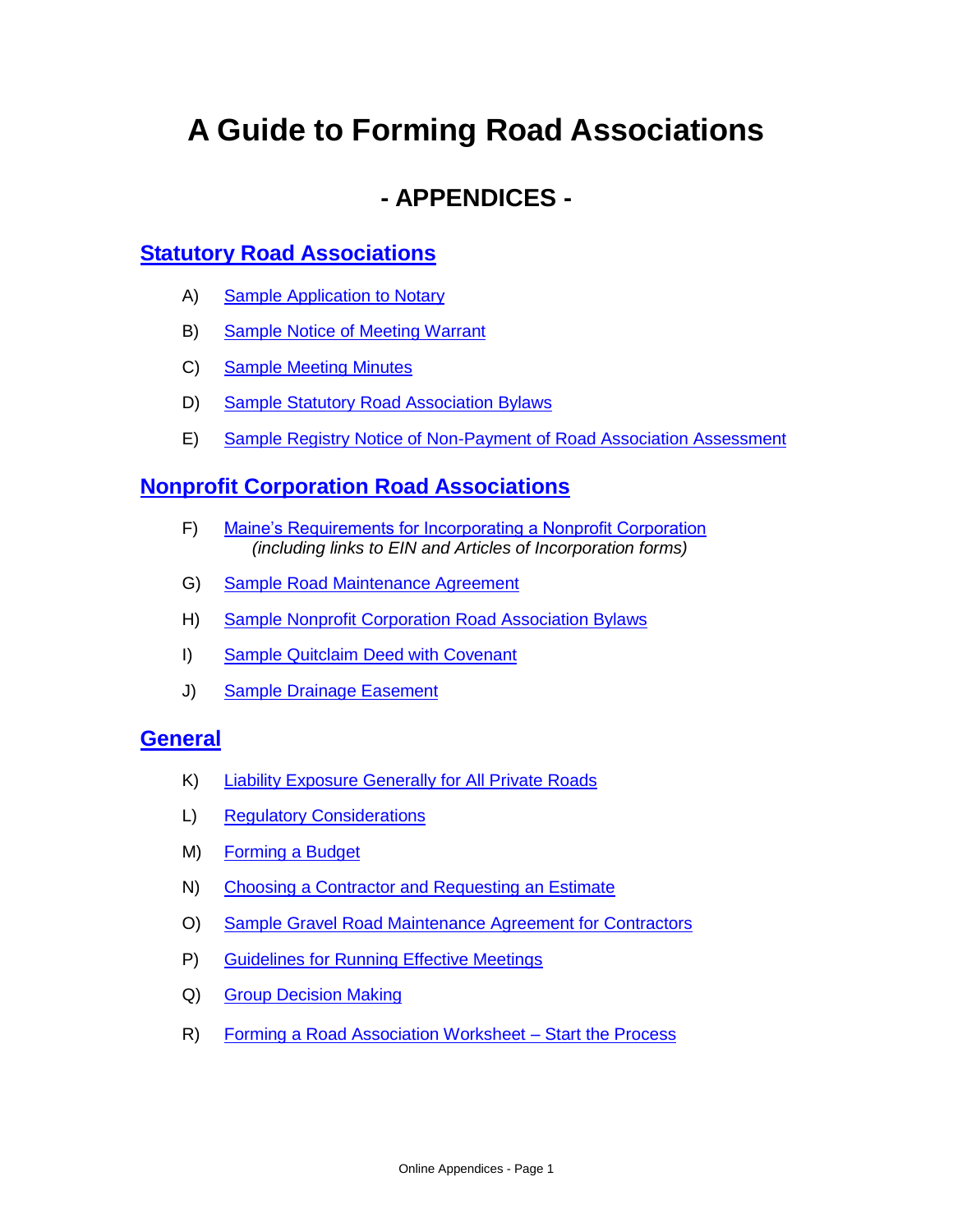# **Statutory Road Associations**

# <span id="page-1-0"></span>**Appendix A: Sample Application to Notary Public**

## **APPLICATION TO NOTARY PUBLIC TO CALL A MEETING OF THE OWNERS OF LAKE DRIVE, NOWHERE, MAINE A PRIVATE WAY**

The following three (3) owners request that you call a meeting to be held July 10, 2009 at the home of John and Mary Doe on Lake Drive at 10:30 a.m. for the purpose of calling a meeting of the owners of parcels of land benefited by Lake Drive and to use the attached Notice of Meeting and Warrant to call the meeting pursuant to 23 M.R.S.A. §3101 to 3106.

| Dated: June 1, 2009 | By<br><b>Print Name:</b><br>Owner of _______ Lake Drive |
|---------------------|---------------------------------------------------------|
| Dated: June 1, 2009 | <b>Print Name:</b><br>Owner of Lake Drive               |
| Dated: June 1, 2009 | <b>Print Name:</b><br>Owner of _______ Lake Drive       |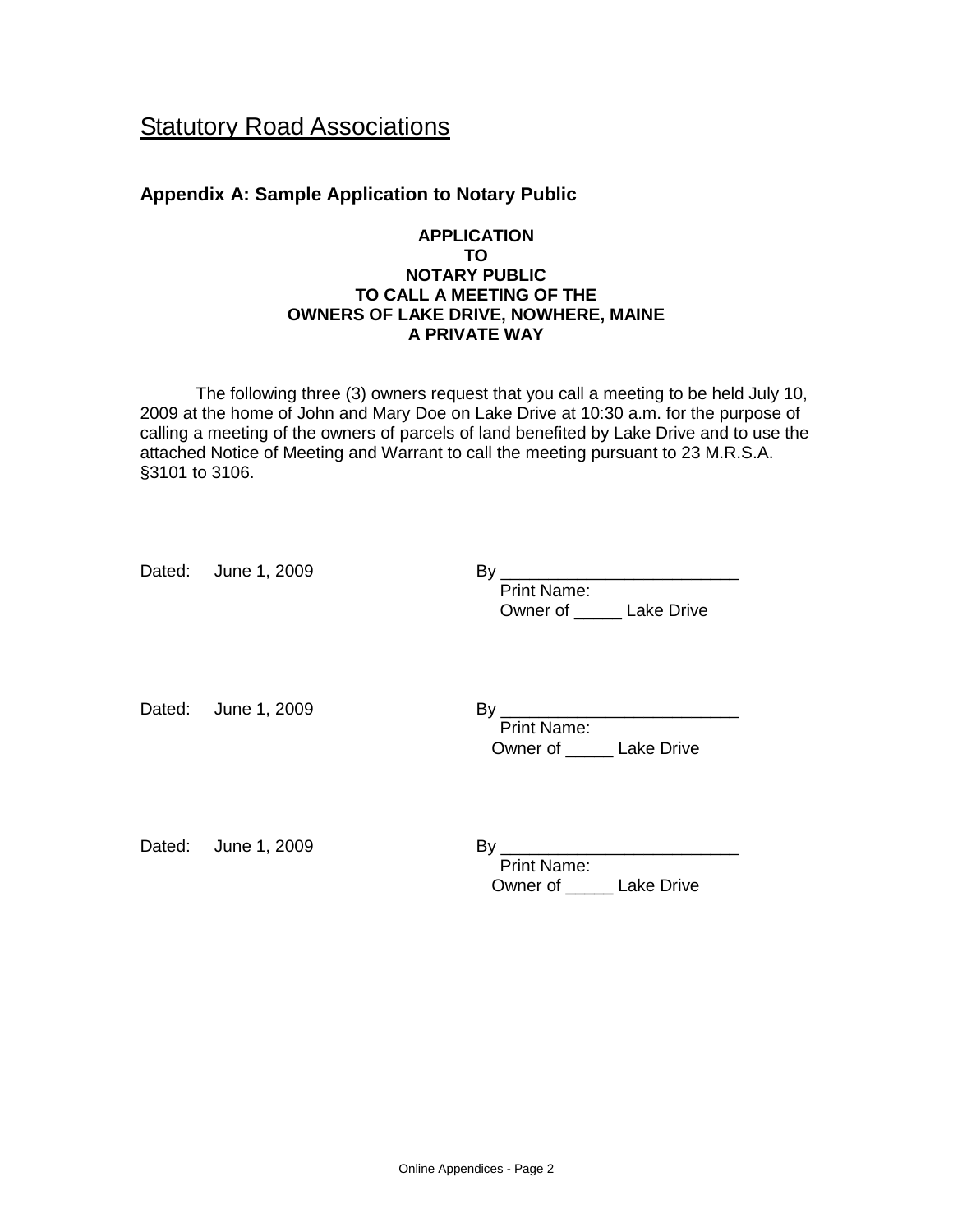# <span id="page-2-0"></span>**Appendix B: Sample Notice of Meeting Warrant**

## **LAKE DRIVE ASSOCIATION NOTICE OF MEETING WARRANT**

TO: Property owners and occupants Lake Drive, Nowhere, Kennebec County, Maine

### Greetings,

You are hereby notified by the undersigned notary pursuant to 23 M.R.S.A. §3101 to 3106 that there will be a meeting in John and Mary Doe's home on Lake Drive on Saturday, July 10, 2009 at 10:30 a.m. to act on the following articles for the maintenance of Lake Drive for the twelve month period from August 1, 2009 to July 31, 2009.

#### **Article 1:**

To elect a moderator for the meeting and see what rules of procedure the owners will choose to conduct the meeting**.**

## **Article 2:**

To see if the owners will elect a Road Commissioner/President for a one (1) year term whose duties shall be: to determine what repairs and maintenance are needed for the upkeep of said roads, to make recommendations to the owners and Board of Directors, and to perform such maintenance and duties as the owners' or Board of Directors directs and/or as authorized by 23 M.R.S.A. §3101 to 3106, and to serve on the Board of Directors.

## **Article 3:**

To see if the owners will elect a Secretary/Treasurer for a one (1) year term whose duties shall be: to record and maintain the administrative and financial records of said organization, and to perform such duties as are determined by the owners or Board of Directors, and to serve on the Board of Directors.

## **Article 4:**

To see if the owners will elect a Director for a one (1) year term whose duties will be to serve on the Board of Directors with the Road Commissioner/President and Secretary/Treasurer which shall manage the affairs of the Association in accordance with the policies approved by the owners and to respond to emergencies as they occur.

### **Article 5:**

To see if the owners will approve and accept the proposed budget which is attached hereto, including the assessment structure, for the fiscal year of August 1, 2009 to July 31, 2009.

#### **Article 6:**

To see if the owners will approve September 30, 2009 as the deadline for the collection of the assessments for the 2009-2010 fiscal year and approve a late payment interest penalty of eight percent (8%) per annum on all assessments not paid by November 30, 2009.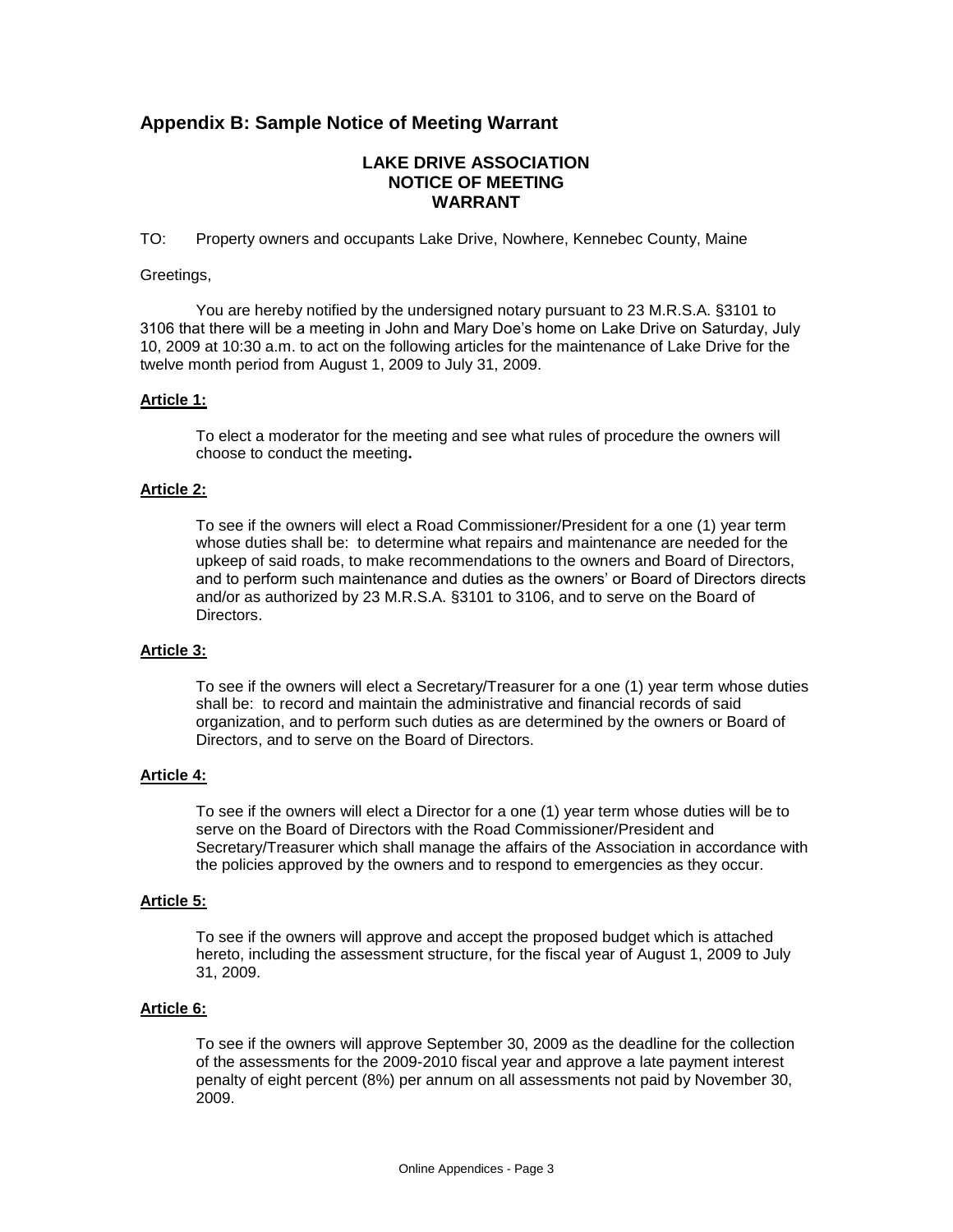## **Article 7:**

To see if the owners will authorize a contract for making repairs and maintaining the road.

## **Article 8:**

To see if the owners will determine the manner of calling future meetings.

## **Article 9:**

To nominate candidates from the floor and to elect, by written ballot, a Road Commissioner/President, a Secretary/Treasurer and a Director to serve for the next fiscal year beginning August 1, 2009 and to be the Board of Directors.

Dated: June 3, 2009 By: \_\_\_

Commissioner/President

## *Note:*

*For the first meeting this needs to be signed by a Notary. The Road Commissioner/President can sign it for all future meetings.*

*This notice must provide instruction for voting by proxy or by absentee ballot.*

*If bylaws are to be adopted there will need to be an article for that purpose and the proposed bylaws must be sent with the notice.*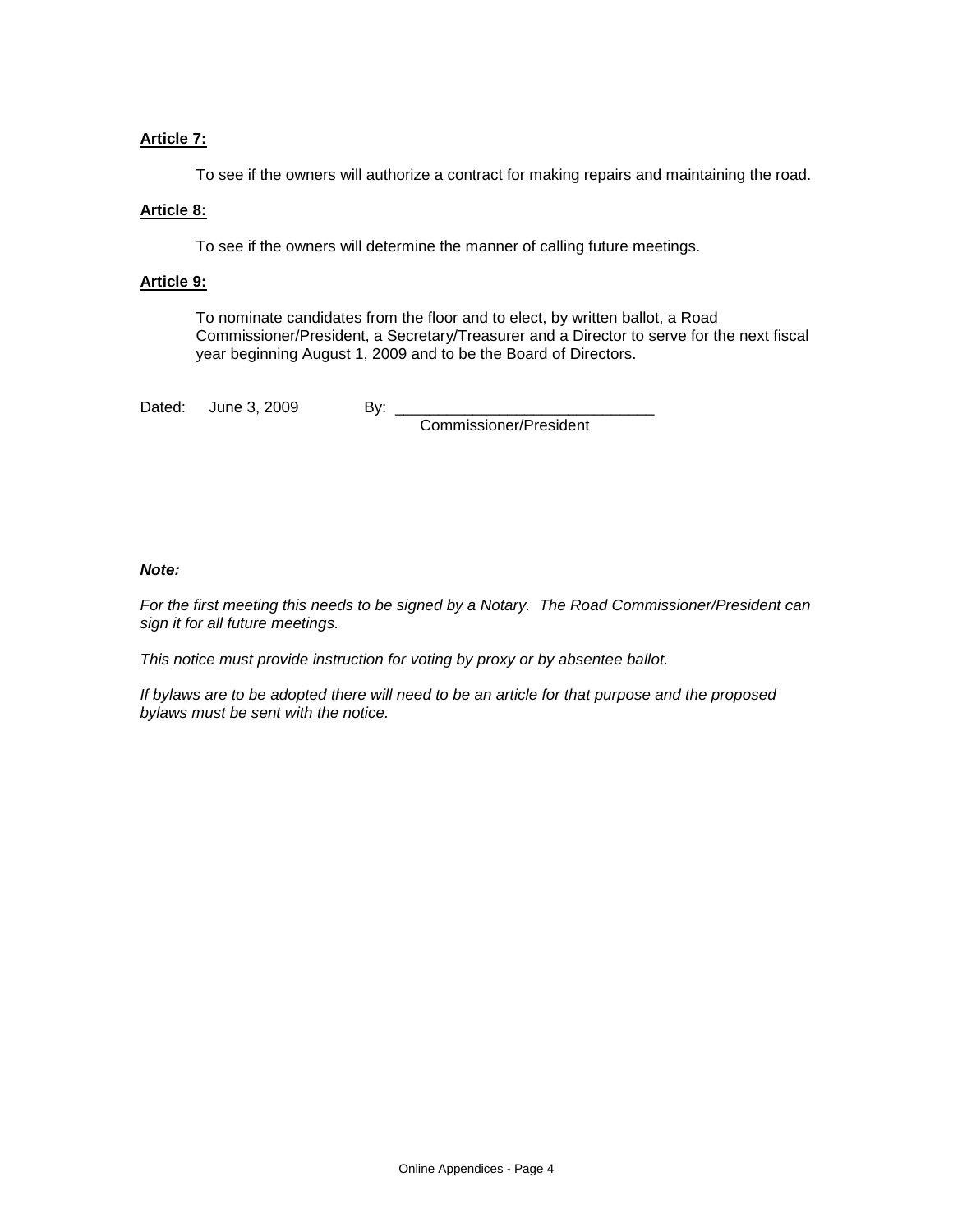# <span id="page-4-0"></span>**Appendix C: Sample Meeting Minutes**

#### **LAKE DRIVE ASSOCIATION MINUTES OF ANNUAL MEETING JULY 10, 2009**

The meeting of the Lake Drive Association was called pursuant to Title 23, Maine Revised Statutes Annotated, §3101 to §3106 by a Notice including a Warrant with the Articles to be voted upon, a copy of which is attached.

The meeting was Called to Order at approximately 10:40 a.m. on July 10, 2009 by Mr. John Doe.

After an explanation by Mr. John Doe of how a road association works and what the law for road associations in Maine is, a Motion was made to elect Mr. Doe Moderator and to accept the rules of procedure which was a hand-out. A copy is attached. The Motion was seconded and was **passed by a vote by a show of hands.** 

The Moderator then read **Article 2**, and a Motion was made and seconded to accept Article 2 as it is written. After discussion and questions, the Moderator called for a vote by a show of hands and **declared that Article 2 passed.** 

The Moderator then read **Article 3**, and a Motion was made and seconded to accept Article 3 as it is written. After discussion and questions, the Moderator called for a vote by a show of hands and **declared that Article 3 passed.** 

The Moderator then read **Article 4**, and a Motion was made and seconded to accept Article 4 as it is written. After discussion and questions, the Moderator called for a vote by a show of hands and **declared that Article 4 passed.** 

The Moderator read **Article 5** and a Motion was made and seconded to adopt an annual budget for \$9,120.00. After discussion, the Moderator called for a vote and declared that the **Motion passed by a vote by a show of hands.** A copy of the budget is attached. A motion was also made and seconded that the assessment for 2009/2010 would be \$216.23 for each dwelling unit, \$100.00 for each lot that does not have any dwelling units on it. After discussion, the **Motion passed unanimously by a vote by a show of hands.** 

The Moderator read **Article 6** and a Motion was made and seconded to accept Article 6 as it is written, but to change the dates to March 1, 2010 for the collection of assessments and April 1, 2010 for the beginning of interest for late payments. After discussion, the Moderator called for a vote by a show of hands and declared that the **Article passed with the changed dates.** 

The Moderator read **Article 7** and a Motion was made and seconded to authorize the proposed contract with John Smith. After discussion the **Motion passed by a vote by a show of hands**.

The Moderator read **Article 8** and a Motion was made and seconded that all future meetings of the Lake Drive Association would be called with a 30-day written notice by regular mail to include an Agenda and proposed budget. After discussion, the **Motion passed by a vote by a show of hands.**

A Motion was then made that Annual Meetings of the Association would be held on the third Saturday in July. After discussion, that **Motion passed by a vote by a show of hands.** 

After discussion concerning the collection of late payments, a Motion was made and seconded that there would be no court cases to collect unpaid assessments and/or there would be no recording of delinquent assessment payments in the Registry of Deeds without a two-thirds vote of the members present and voting at an Annual Meeting. After discussion of the motion, the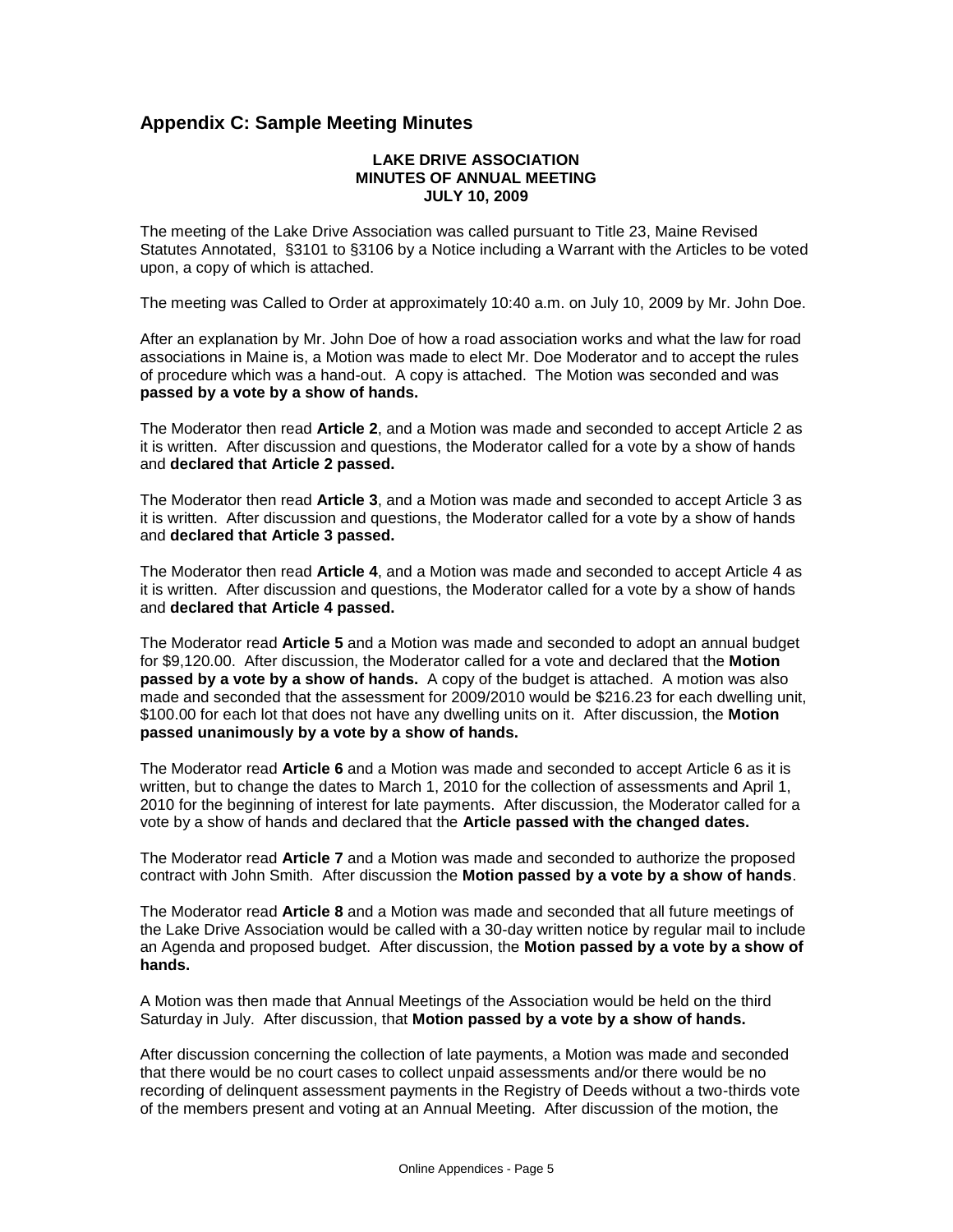## **Motion passed by a vote by a show of hands.**

The Moderator read **Article 9** for the election of a road commissioner/president, a secretary/treasurer, and a director to serve until August 1, 2010 and to constitute the Board of Directors. After nominations, **John Doe was elected road commissioner/president**; **Mary Doe was elected secretary/treasurer**, and **Bob Smith was elected director**.

There being no further business to conduct on the Warrant, the meeting was adjourned.

Respectfully submitted,

Moderator

71009 Minutes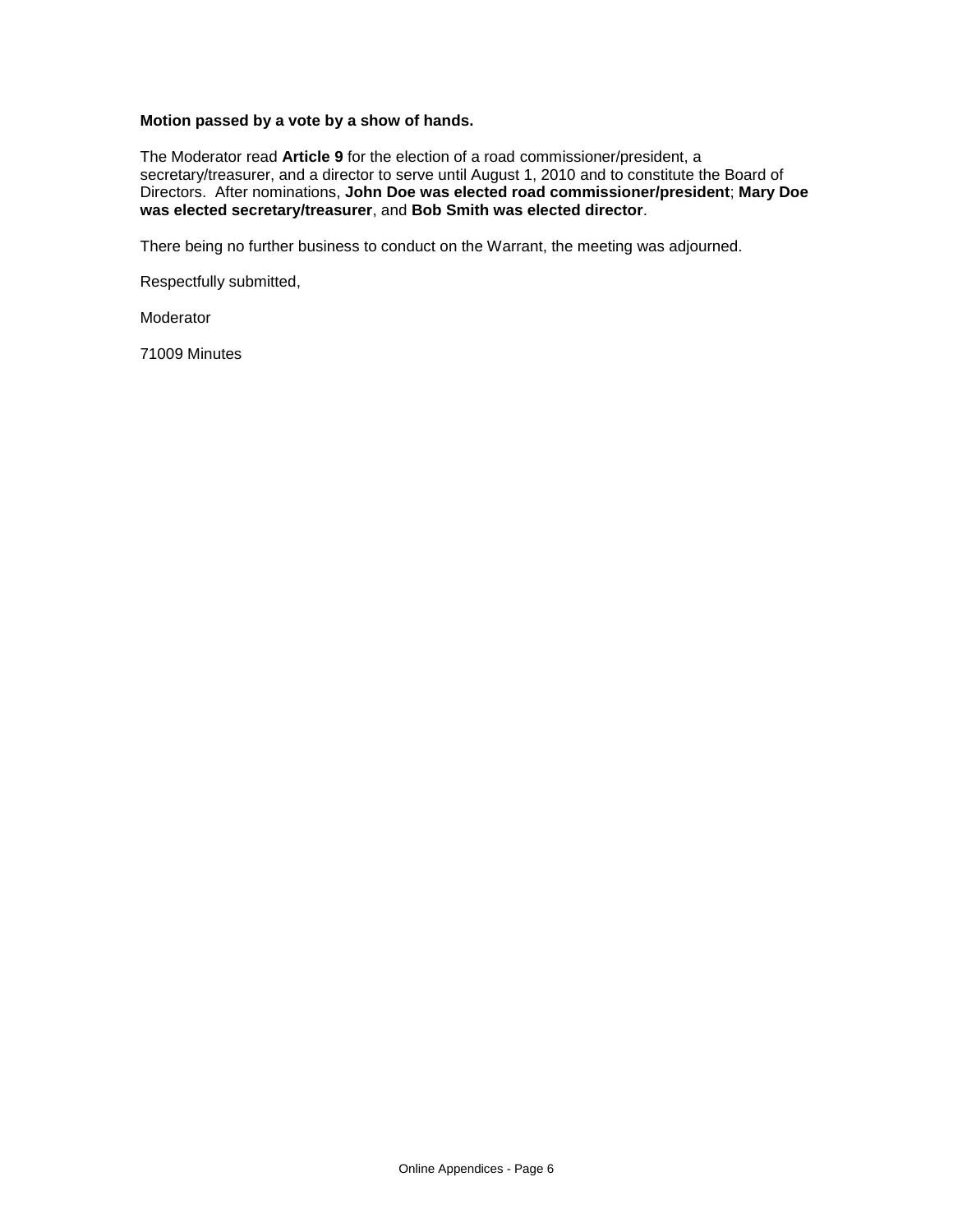# <span id="page-6-0"></span>**Appendix D: Sample Statutory Road Association Bylaws**

## *Note: These bylaws are only a sample. If you have questions about bylaws, you should consult with an attorney.*

## BYLAWS OF THE SAMPLE ROAD ASSOCIATION

## ADOPTED 30 August 2009

The name of the Association shall be **Sample Road Association**, and said Association shall be located in **Nowhere, Maine**, and is being formed as a Statutory Road Association under Maine Law.

The following provisions shall constitute the Bylaws of this Association, established hereby, to wit:

#### **Section 1. Composition, Powers and Duties of the Board of Directors.**

The Board of Directors shall have the powers and duties necessary for the administration of the affairs of the Association and may do all such acts and things except as by law or by this document may not be delegated to the Board of Directors by the property owners. A property owner is defined as a person who, or entity that, owns property that is accessed via a private way in **Nowhere, Maine** known as **Sample Road** (hereinafter called the Common Element).

The Board of Directors shall be composed of \_\_\_# Officers and \_\_\_# Directors. The Officers shall be a President, Vice President, Secretary, Treasurer, Road Commissioner/president, and Assistant Road Commissioner. The powers and duties of the Board of Directors shall include, but shall not be limited to, the following:

- 1. Operation, care, upkeep, and maintenance of the Common Element.
- 2. Determination of the common expenses required for the affairs of the Association, including, without limitation, the operation and maintenance of the Association.
- 3. Collection of the assessed charges from the property owners.
- 4. Employment and dismissal of the personnel necessary or advisable for the maintenance and operation of the Common elements.
- 5. Opening of bank accounts on behalf of the Association and designating the signatories required therefore.
- 6. Obtaining insurance for the Association, pursuant to the provisions hereof.
- 7. The Board of Directors shall have the power to enforce obligations of property owners; to allocate income and expenses; and to do anything and everything else necessary and proper for the sound management of the Association.
- 8. Enter into contracts for the maintenance, upkeep, and repair of the Common Element.
- 9. Posting the road to ensure the safety of property owners and their guests.

#### **Section 2. Expenses, Profits and Funds.**

- A. Each property owner shall be liable for expenses of the Association according to his respective assessment which assessment may not exceed 1% of an individual's property assessment in any calendar year. The Board of Directors may, to such extent as they have been directed by vote of the majority of the property owners attending any meeting, set aside funds of the Association as reserve or contingent funds and may use the funds so set aside for reduction of indebtedness or other lawful capital purpose, or, subject to the provisions of the following Section 4, for repair, rebuilding or restoration of the Association roadways, or for improvements thereto.
- B. At least thirty (30) days prior to each annual anniversary of the adoption date of these Bylaws, the Board of Directors shall estimate the expenses expected to be incurred during the next fiscal year, together with a reasonable provision for contingencies and reserves, and after taking into account any undistributed funds from prior years, shall determine the assessment to be made for such fiscal year. If after a meeting of the property owners, it is voted to continue the Association for an additional year, and an assessment is approved, then the Board of Directors shall promptly render statements to the property owners for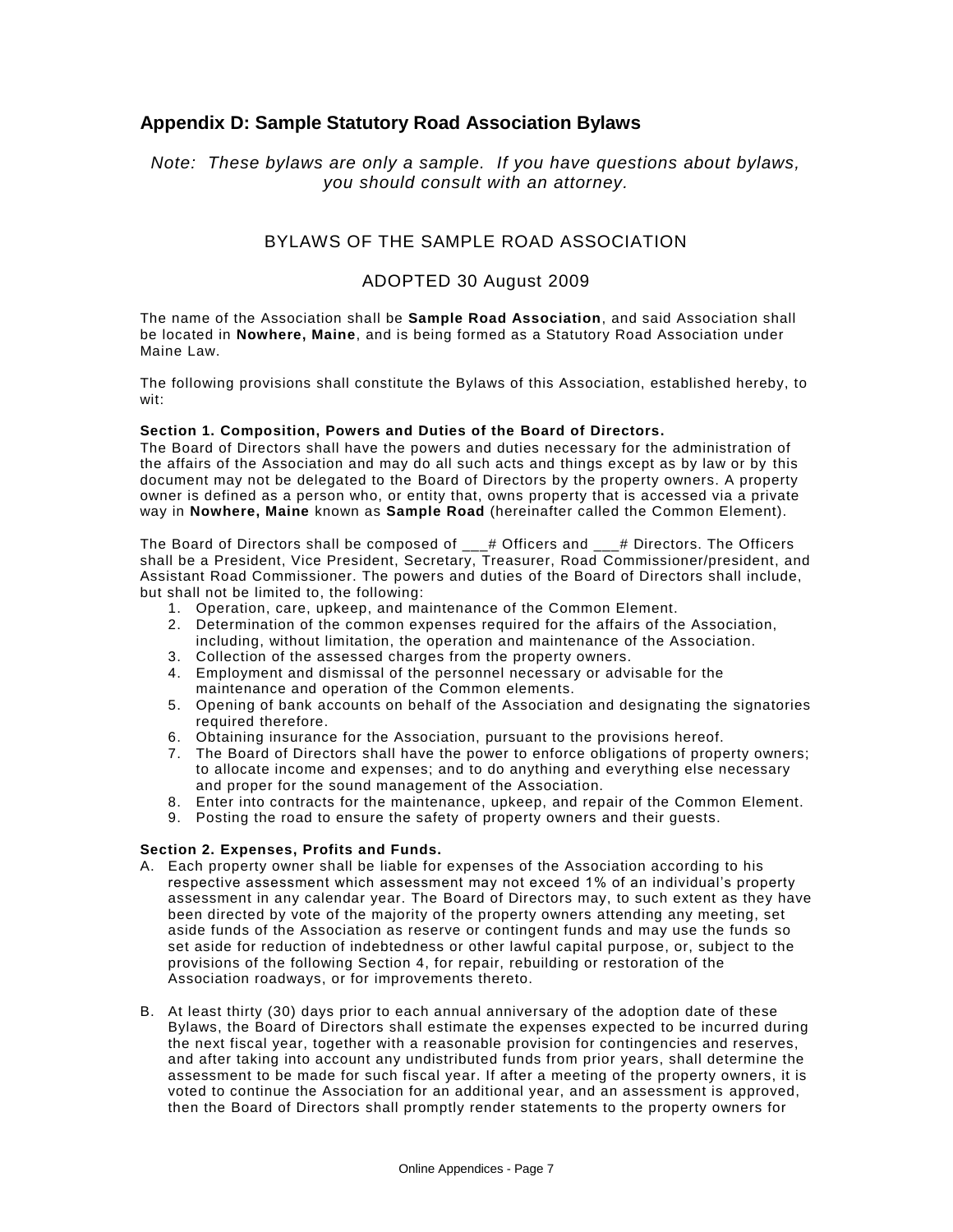their respective shares of such assessment. Said assessment shall be paid to the Association no later than 30 September immediately following the annual meeting. Assessments not paid within thirty (30) days of 30 September will be delinquent. In the event of default by any property owner in paying the annual assessment, such charge shall be collected pursuant to Maine law, but only after a majority vote of the Board of Directors.

In the event that the Board of Directors shall determine during the year that the assessment so made is less than the expenses actually incurred, or in the reasonable opinion of the Board of Directors, likely to be incurred, the Board of Directors shall make a supplemental assessment or assessments and render statements therefore in the manner aforesaid, and shall call a special meeting of the property owners to vote upon the same, pursuant to the terms of these Bylaws. Upon obtaining a majority vote of the attending property owners in favor of the same, such statements shall be payable and take effect as aforesaid.

C. The Board of Directors shall expend funds only for Association expenses.

#### **Section 3. Insurance.**

- A. The Board of Directors shall obtain and maintain, to the extent available, a policy of liability insurance for the benefit and protection of the Association Officers, Directors and of all the property owners, naming this Association as the insured. This policy shall protect the Officers, Directors and property owners from liability arising from the usage of the roads of the Association by any person or persons, but said policy will not insure for the protection of any property owner for any liabilities incurred upon their property as to which it shall be the separate responsibility of the property owners to insure. Such insurance shall, unless the same is not obtainable, be maintained in the amount equal to one million dollars (\$1,000,000).
- B. Any liability policy shall, unless the same is not obtainable, provide:
	- 1. that such policy may not be canceled, terminated or substantially modified without at least thirty (30) days notice to the Association;
	- 2. for waiver of subrogation as to any claims against the Association, the Officers, Directors, agents, employees, the property owners and their respective employees, agents and guests;
	- 3. for waivers of any defense based upon the conduct of any insured; and
	- 4. in substance and effect that the insurer shall not be entitled to contribution as against any casualty insurance, which may be purchased separately by property owners.
- C. The cost of all such insurance obtained and maintained by the Board of Directors pursuant to the provisions of this Section 3 shall be an Association expense.
- D. The members of the Board of Directors shall not be liable to the property owners for any mistake of judgment, negligence or otherwise, except for their own individual willful misconduct or bad faith. The property owners comprising the association shall indemnify and hold harmless each of the Officers and Directors against all contractual liability to others arising out of contracts made by members of the Board of Directors on behalf of the Association, unless any such contract shall have been made in bad faith or contrary to the provision of these Bylaws. It is intended that the members of the Board of Directors shall have no personal liability with respect to any contract made by them on behalf of the Association.

#### **Section 4. Rebuilding and Restoration; Improvements.**

- A. In the event of any casualty loss to the Common Element, the Board of Directors shall proceed, without notice to the property owners, with the necessary repairs, rebuilding, or restoration.
- B. A vote by the majority of the property owners present at any meeting of the Association properly called under these Bylaws may agree to make an improvement to the Common Elements and assess the cost thereof to all property owners as a common expense.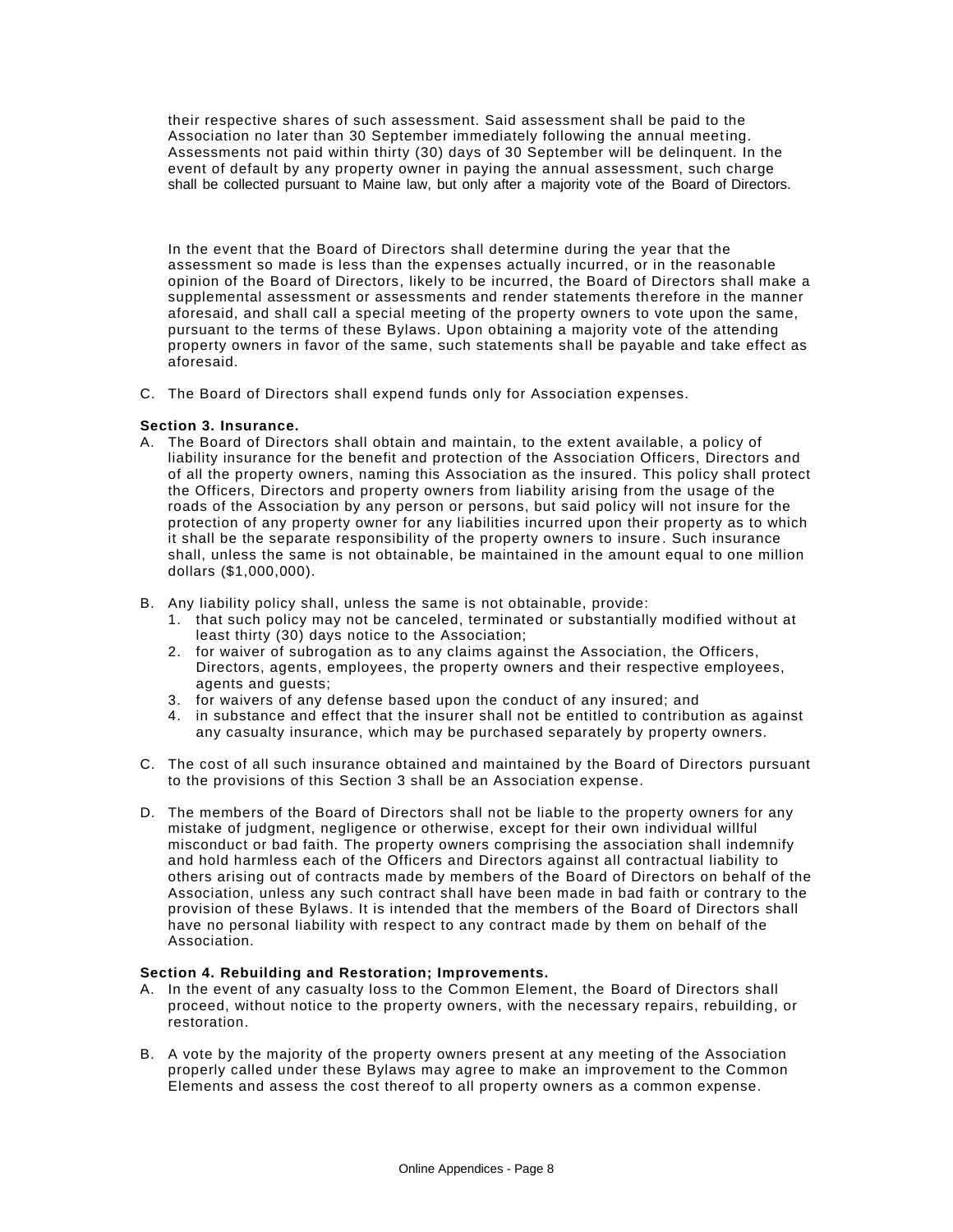#### **Section 5. Meetings.**

- A. The Board of Directors shall meet annually on the date of (and immediately following) the annual meeting of the property owners. Other meetings may be called by and in such other manner as any member of the Board of Directors may establish, provided that written notice of each meeting stating the place, day and hour thereof, shall be given at least two (2) weeks before such meeting to each member of the Board of Directors. One half (1/2) of the number of members of the Board of Directors shall constitute a quorum at all meetings, and such meetings shall be conducted in accordance with Roberts Rules.
- B. That commencing with the calendar year 2009, there shall be an annual meeting of the property owners on the third Saturday in August in each year, at 10 A.M., at the Association premises or at such other reasonable place and time as designated by the Board of Directors by written notice given to the property owners at least thirty (30) days prior to the date so designated. Special meetings of the property owners may be called by the Board of Directors or by the property owners upon the written request of thirty-three percent (33%) of the property owners of the Association. Written notice of any such meeting designating the place, day, hour thereof shall be given by the Board of Directors to the property owners at least thirty (30) days prior to the date so designated. The Board of Directors shall appoint a person to act as moderator for the annual meeting of property owners. At the annual meeting of the property owners, the Board of Directors shall submit written reports of the management and finances of the Association. At any meeting at which the Board of Directors proposes to submit to the property owners any matter with respect to which approval of or action by the property owners is necessary or appropriate, the notice of such meeting shall so state and reasonably specify such matter.
- C. At the annual meeting to vote for a continued Association, the property owners shall have one vote for each property, and a majority of the property owners present at such a meeting shall prevail. They shall vote for officers and directors. These individuals must be property owners within the Association area, and shall all be considered members of the Board of Directors.
- D. The duties of the President, and in the absence of the president, the Vice President, shall include the management of the Association as approved by the property owners at the annual meeting and within the guidelines of these Bylaws.
- E. The duties of the Secretary shall be to record and maintain the records of the Association and to perform such duties as are determined by the property owners at the annual meeting, or by the Board of Directors.
- F. The duties of the Treasurer shall be to record and maintain the financial records of the Association, and to perform such duties as are determined by the property owners at the annual meeting, or by the Board of Directors.
- G. The duties of the Road Commissioner/President shall be: to determine what repairs and maintenance are needed for upkeep of the Common Element, and to make recommendations to the Board of Directors and the property owners, and to perform such maintenance and repairs as the property owners or the Board of Directors directs and/or as authorized by 23 M.R.S.A. Sections 3101 to 3106, and to collect unpaid assessments on behalf of the association as set forth in Section 3103.
- H. The duties of the Assistant Road Commissioner shall be to assist the Road Commissioner/President in his duties, and to act as Road Commissioner/President during prolonged absence or unavailability of the Road Commissioner/President.
- I. The duties of the Directors are to assist the Officers and the Board of Directors in carrying out their duties and as directed by the property owners at the annual meeting.

Any vacancy of any of the positions of the Board of Directors shall be filled by a vote of the remaining members of said committee, and this (these) appointment(s) shall be valid for the remainder of the term for said position.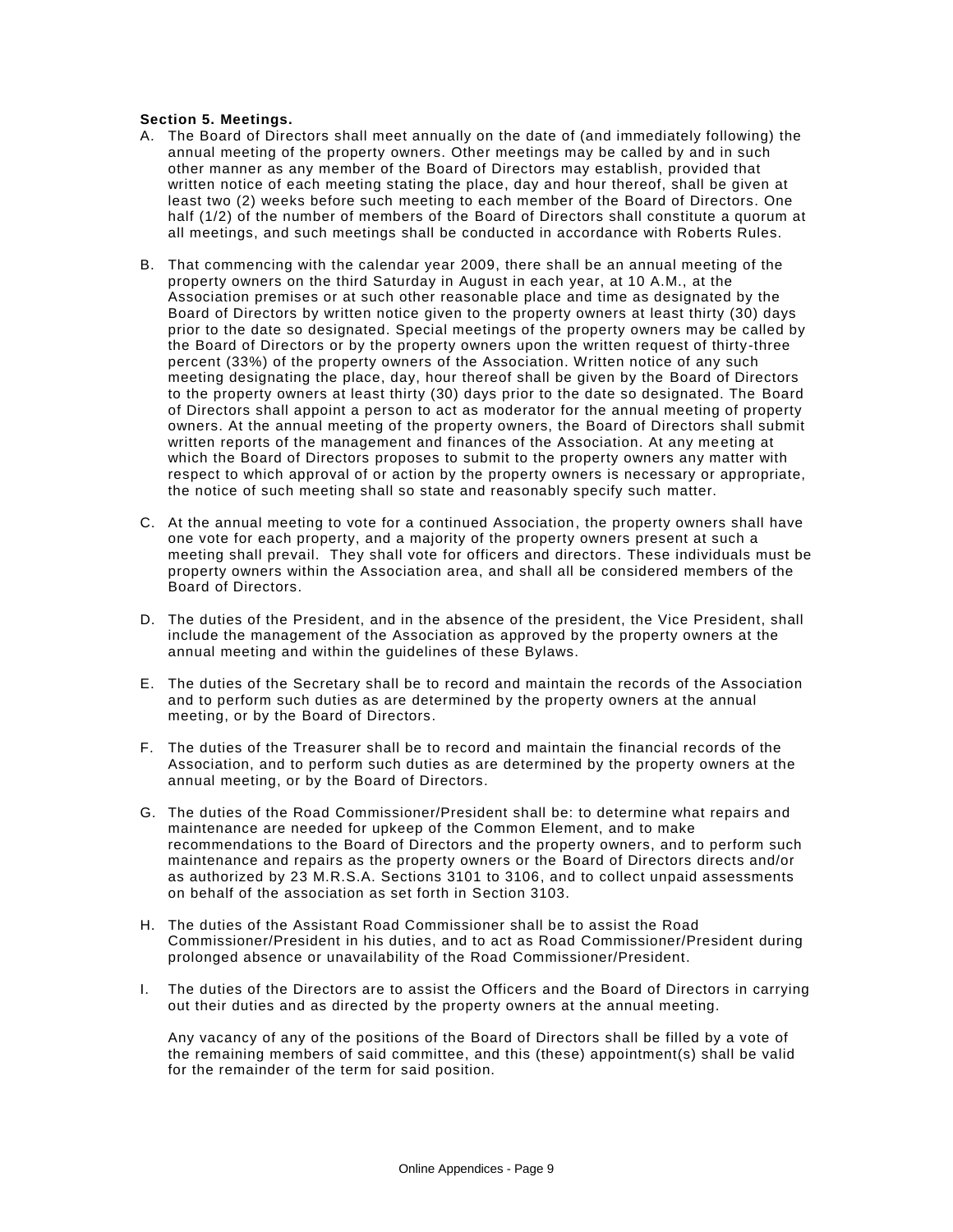The property owners may vote on any other matter of the Association including but not limited to: (1) the level of maintenance requested, (2) the level of repairs to be made, and (3) any capital improvements made to the roadways.

#### **Section 6. Notices to Property Owners.**

Every notice to any property owner required under the provisions hereof, or which may be deemed by the Board of Directors necessary or desirable in connection with the execution of the Association created hereby, or which may be ordered in any judicial proceeding, shall be deemed sufficient and binding if a written or printed copy of such notice shall be given by one or more of the members of the Board of Directors to such property owner at his address as it appears upon the tax records of the Town, at least thirty (30) days prior to the date fixed for the happening of the matter, thing or event of which such notice is given, or such longer period of time as may be required by the specific terms of this instrument. Property owners may waive notice by duly executing an appropriate waiver of notice.

#### **Section 7. Inspection of Books; Reports to Property Owners.**

Books, accounts and records of the Association shall be open to inspection to any one or more of the members of the Board of Directors, or any property owner(s) at all reasonable times. The Board of Directors at the annual meeting shall submit to property owners a report of the operations of the Board of Directors for the previous fiscal year, which shall include financial statements in such summary form and in such detail as the Board of Directors deem proper. Any person who has been furnished with such report and shall have failed to object thereto by notice in writing to any member of the Board of Directors, given by registered or certified mail within a period of one (1) month of the date of receipt of such report, shall be deemed to have assented thereto.

#### **Section 8. Checks, Notes, Drafts and Other Instruments.**

Checks, notes, drafts and other instruments for the payment of money drawn or endorsed in the names of the Board of Directors or of the association may be signed by any one of two (2) members of the Board of Directors, or by any person or persons (who may be one of the Board of Directors) to whom such power may at any time or from time to time be designated by not less than a majority of the Board of Directors.

#### **Section 9. Fiscal Year.**

The fiscal year of the Association shall be from 1 September through 31 August of the succeeding year.

#### **Section 10. Proxy and/or Absentee Voting.**

The Board of Directors shall establish proxy and/or absentee voting for any forthcoming Association meeting, and shall establish parameters for said proxy and/or absentee voting, including but not limited to, appointment of voting member for any property, method of proxy and/or absentee voting, and time frame for said proxy and/or absentee vote. In any event, the proxy and/or absentee vote shall be held to the same standards as stated within these Bylaws.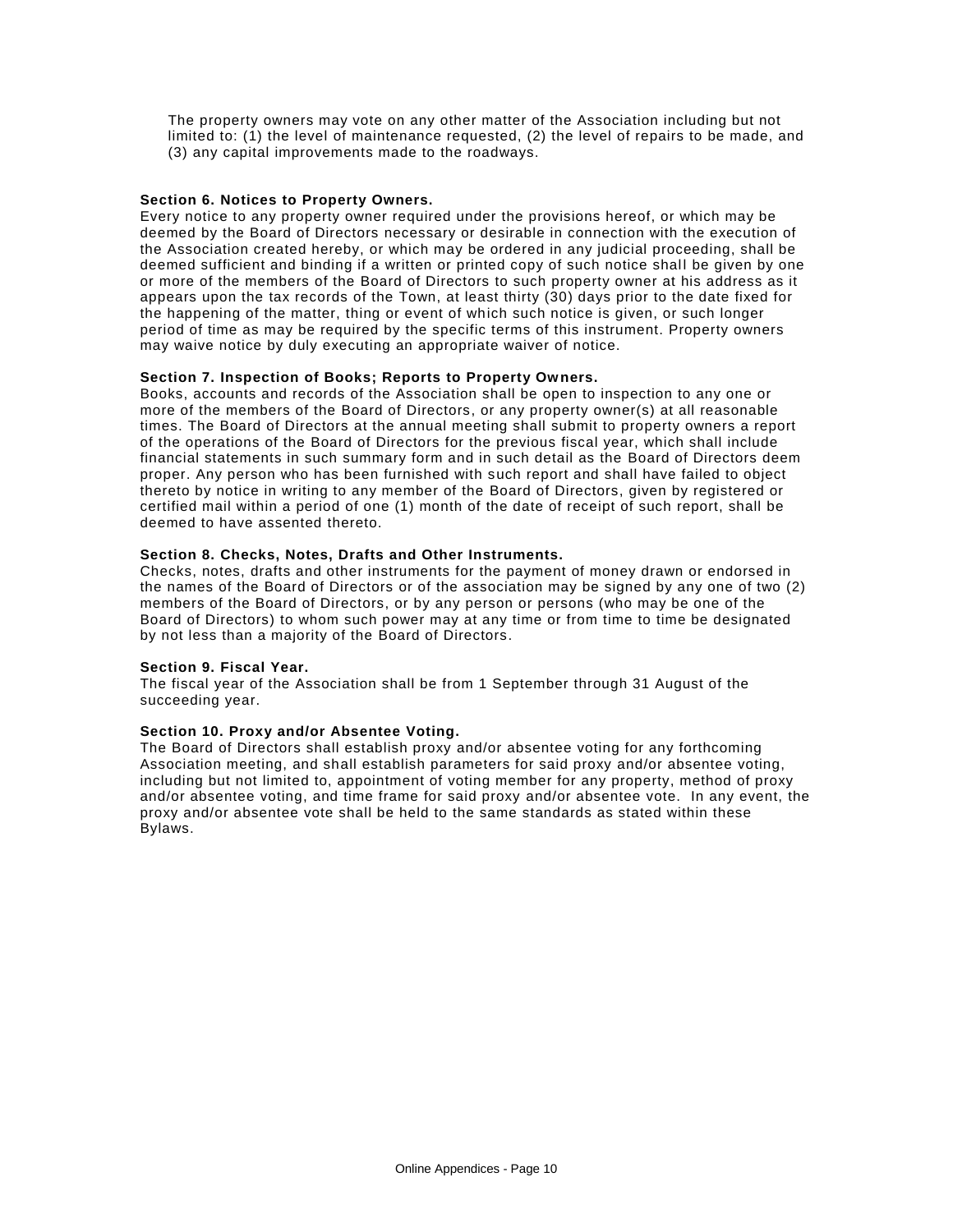# <span id="page-10-0"></span>**Appendix E: Sample Registry Notice of Non-payment of Road Association Assessment**

## NOTICE OF NON-PAYMENT OF ROAD ASSOCIATION ASSESSMENT

NOW COMES extending a Road Commissioner of the  $\sim$ Association of \_\_\_\_\_\_\_\_\_, Maine and after being duly sworn and under oath, states that the following is true based upon his own personal knowledge and the records of the Association.

- 1. I am Road Commissioner of the \_\_\_\_\_\_\_\_\_\_\_\_\_\_\_ Association of \_\_\_\_\_\_\_\_\_\_ Maine.
- 2. The \_\_\_\_\_\_\_\_\_\_\_\_\_\_\_\_\_\_\_\_\_\_\_ Association is a road association created and existing pursuant to Maine law at 23 M.R.S.A. §3101 to 3106 and an annual meeting was properly called and held \_\_\_\_\_\_\_\_, 200\_for a twelve-month period from  $\frac{1}{200}$ , 200 to  $\frac{1}{200}$ , 200 for the purposes of maintaining \_\_\_\_\_\_\_\_\_\_\_\_ and \_\_\_\_\_\_\_\_\_\_\_\_\_\_\_\_ in \_\_\_\_\_\_\_, Maine and the assessment of maintenance fees on the property owners on said roads as provided for in said State law.
- 3. \_\_\_\_\_\_\_\_\_\_\_\_ and \_\_\_\_\_\_\_\_\_\_\_\_\_\_\_\_\_\_\_ are owners of land on \_\_\_\_\_\_\_\_ pursuant to a Deed to them dated \_\_\_\_\_\_\_\_\_\_\_\_\_\_\_\_\_\_\_\_\_\_\_\_\_ and which is recorded in the \_\_\_\_\_\_\_\_\_\_\_\_ County Registry of Deeds in Book \_\_\_\_\_\_\_\_, Page \_\_\_\_\_\_\_\_\_\_\_.
- 4. Said owners have refused, and continue to refuse, to pay the assessments of \$\_\_\_\_\_ for the year beginning \_\_\_\_\_\_\_\_\_\_, 200\_\_\_ and ending \_\_\_\_\_\_\_\_\_\_\_\_\_, 200\_\_\_\_\_, which was due to be paid by \_\_\_\_\_\_\_\_\_ \_\_\_, 200\_\_\_.
- 5. Said owners were given written notice on  $\qquad \qquad , 200$  of the intention to record this notice of claim if the debt was not paid within 20 days of the date of the written notice. This written notice to cure was sent at least 30 days before the recording of this notice of claim.
- 6. The \_\_\_\_\_\_\_\_\_\_\_\_\_\_\_\_ Association, pursuant to 23 M.R.S.A. §3101(5), has the authority and standing to enforce the payment of and to collect the assessment.
- 7. Notice is hereby given that the said current owners and any new owners of the lot, if said assessment, interest and costs are not paid are subject to the rights of the Association to seek full payment of the unpaid assessments, interest and costs, which is a debt that runs with the land.
- 8. Anyone interested in obtaining additional information or a release of this notice of nonpayment may contact \_\_\_\_\_\_\_\_\_\_\_\_, Road Commissioner, \_\_\_\_ Association, \_\_\_\_\_\_\_\_\_\_\_\_\_\_\_\_\_\_\_\_\_\_\_\_, \_\_\_\_\_\_\_\_, Maine \_\_\_\_\_. Telephone Number (207) \_\_\_\_\_\_\_\_\_\_\_\_\_; e-mail:

Dated: \_\_\_\_\_\_\_\_\_\_\_\_\_\_\_\_\_\_\_\_\_, 200\_\_\_\_\_\_

\_\_\_\_\_\_\_\_\_\_\_\_\_\_\_\_\_\_\_\_\_\_\_\_ Road Commissioner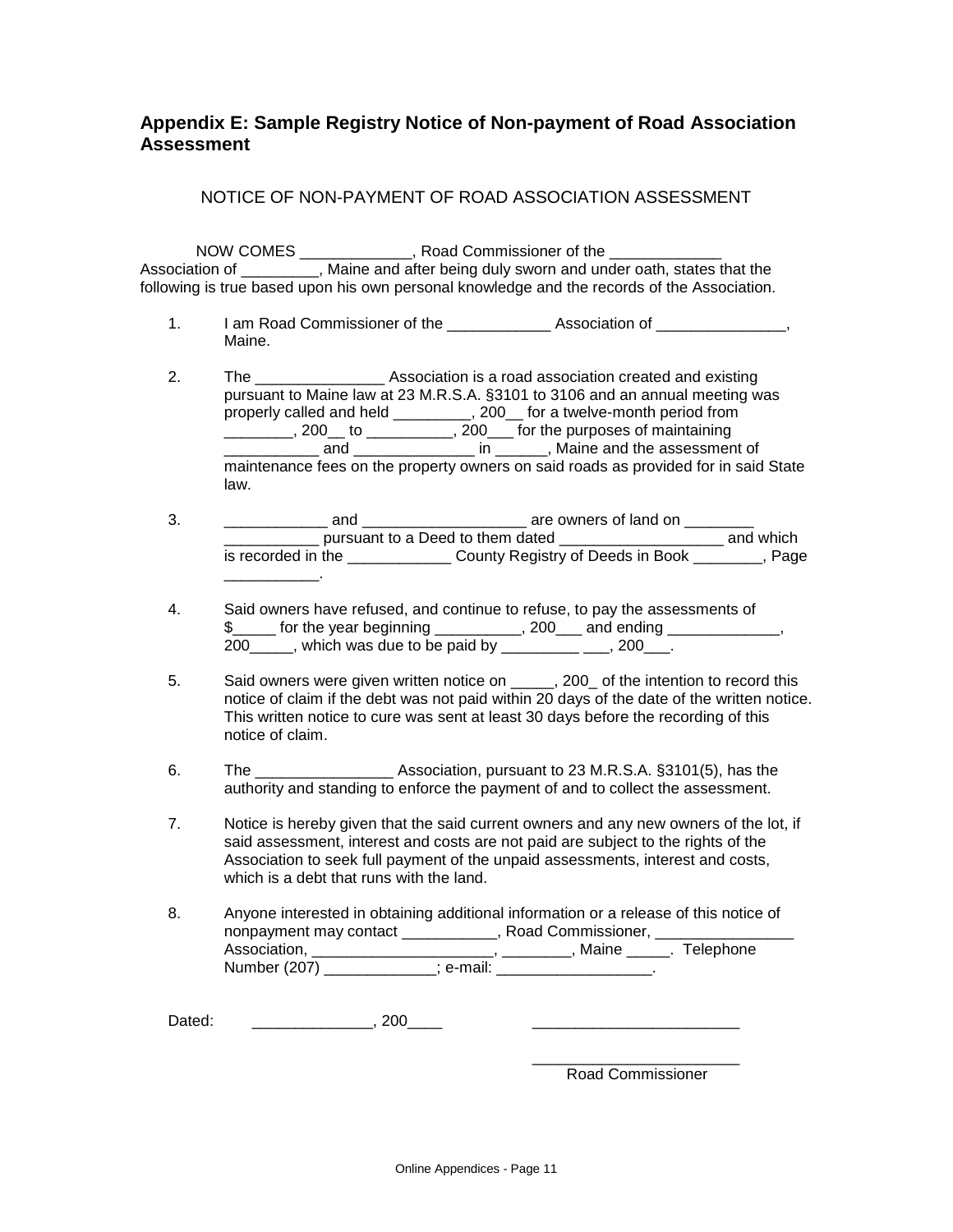State of Maine<br>County of \_\_\_\_\_\_\_\_\_\_\_\_\_\_\_

 $\frac{1}{\sqrt{2\pi}}$  , 200 $\frac{1}{\sqrt{2\pi}}$ 

Personally appeared the above named \_\_\_\_\_\_\_\_\_\_\_\_\_\_\_\_ and made oath that the foregoing Affidavit is based upon his personal knowledge and is true and correct and that to the extent it is based on information and belief that he believes it to be true.

Before me,

Notary Public/Attorney-at-Law Printed Name: \_\_\_\_\_\_\_\_\_\_\_\_\_\_\_\_\_\_\_\_\_ My Commission Expires: \_\_\_\_\_\_\_\_\_\_\_\_\_

\_\_\_\_\_\_\_\_\_\_\_\_\_\_\_\_\_\_\_\_\_\_\_\_\_\_\_\_\_\_\_\_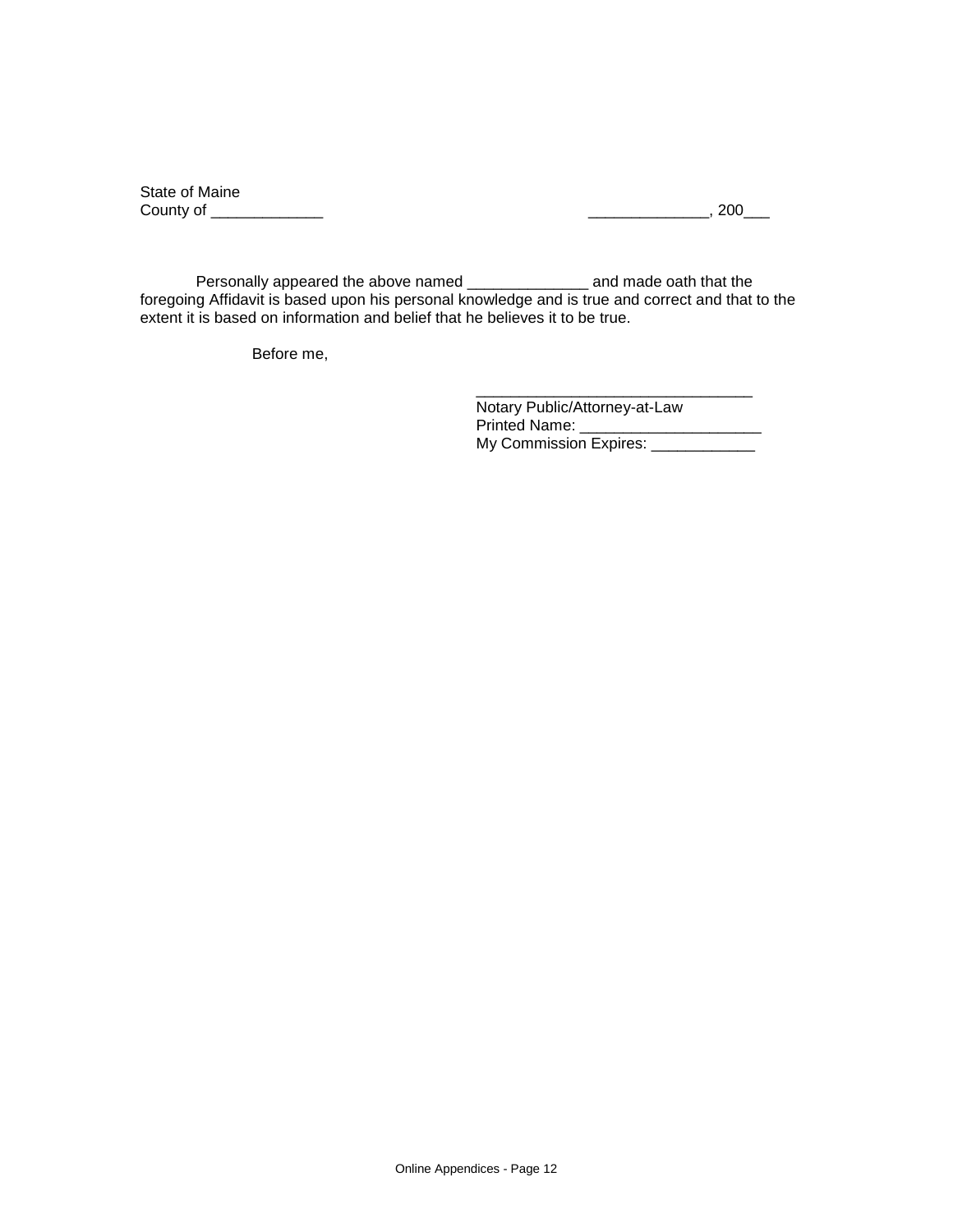# <span id="page-12-0"></span>Nonprofit Corporation Road Associations

# <span id="page-12-1"></span>**Appendix F: Maine's Requirements for Incorporating a Nonprofit Corporation**

Disclaimer: This information is provided for educational purposes only and is not to be relied upon as legal advice. Readers are strongly encouraged to retain the services of a qualified attorney to help them with their specific situation.

# **State Requirements and Forms**

**Articles of Incorporation** – Your nonprofit corporation must establish Articles of Incorporation and file them with the Secretary of State. The Articles of Incorporation application (Form MNPCA-6) is available at

[www.maine.gov/sos/cec/corp/formsnew/mnpca6.pdf.](http://www.maine.gov/sos/cec/corp/formsnew/mnpca6.pdf) Among other items, the Articles of Incorporation must include the following information:

- **Name of Organization** You must choose a name that is not identical or deceptively similar to an already existing nonprofit or for-profit corporation in Maine. The names of already existing nonprofit corporations can be found online at [www.informe.org/icrs/ICRS.](http://www.informe.org/icrs/ICRS)
- **Purposes of the Organization** The purposes may be identical to the mission statement, or may be as broad as the law allows. A road association will always be a mutual benefit corporation and not a charitable corporation. It cannot be tax exempt.
- **Registered Agent (aka Clerk)** All nonprofit corporations must appoint a registered agent. Any change of the registered agent must be filed with the Secretary of State within 30 days of the change.
- **Whether the Organization Will Have Members** An organization may or may not have members. That is a decision the incorporators need to make from the outset.
- **Board of Directors** If the organization has a board, it must be comprised of at least three individuals.

**Bylaws** – A nonprofit corporation must establish a set of Bylaws.

**Organizational Meeting** – After the incorporators have filed the Articles of Corporation, it is time to hold the Organizational Meeting. At this meeting, the following key measures should be taken:

- Adopt bylaws.
- Decide if the organization will be run by members or a Board of Directors.
- Elect Officers.
- Authorize a corporate bank account.
- Authorize the payment of organizing expenses and filing fees.
- Authorize the establishment of a ledger and appropriate corporate records.
- Adopt a fiscal year for the corporation.
- Designate Chairpersons and members of committees.

**Annual Report** – All nonprofit corporations must file an Annual Report by June 1 of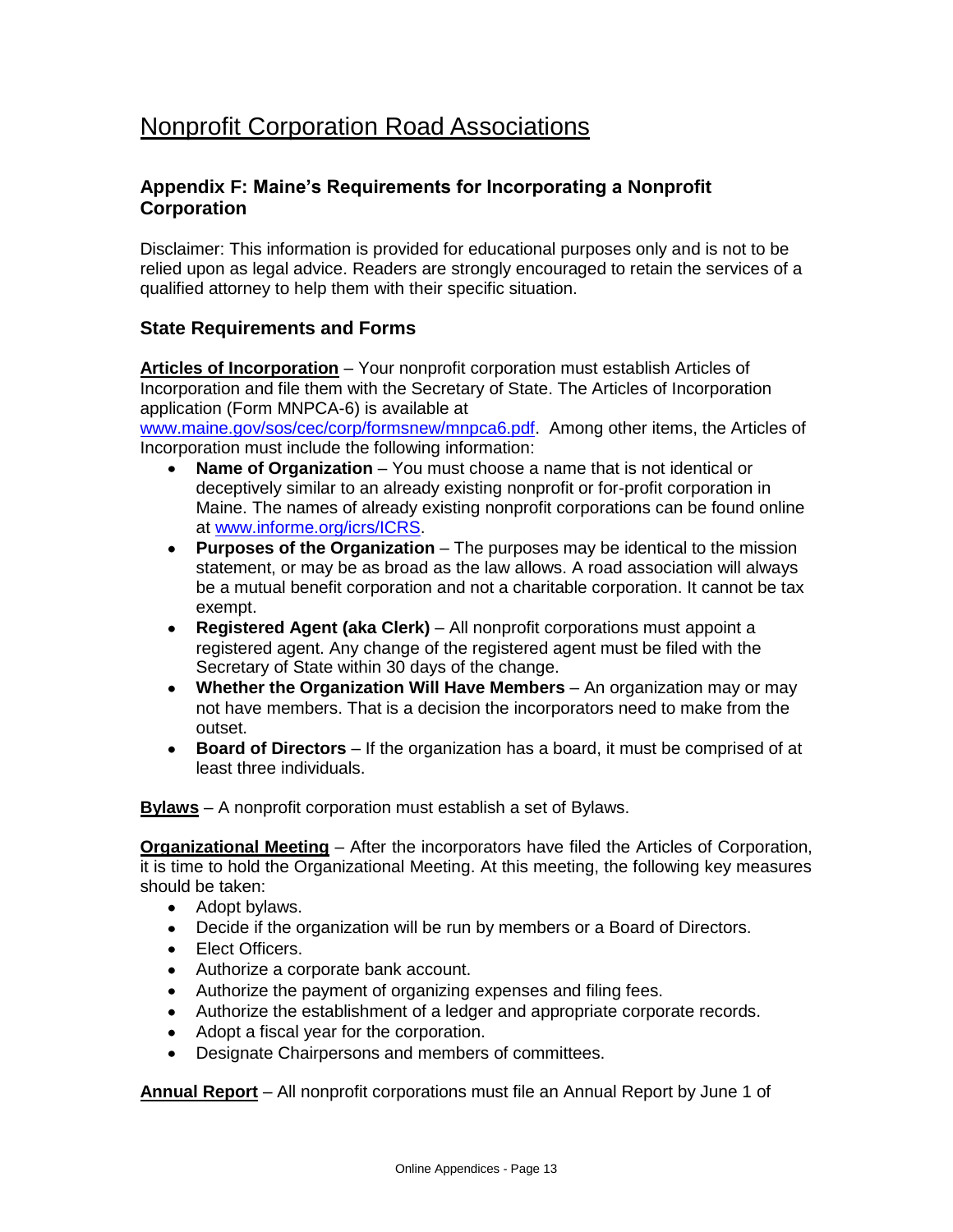each year (although the Secretary of State requests filings by April 1). There is a \$35 filing fee, as well as a late fee for filings received after June 1. You may download a form or file online at [www.maine.gov/sos/cec/corp/formsnew/formspec.htm#mnpca13.](http://www.maine.gov/sos/cec/corp/formsnew/formspec.htm#mnpca13)

**Workers Compensation** – A corporation with one or more employees generally must obtain workers compensation insurance.

# **Federal Requirements and Forms**

**Obtain an EIN** – Every nonprofit corporation must obtain a federal Employer Identification Number (EIN). This is simply a means of identifying the organization for tax and other purposes. You can request an EIN by phone, mail, or online. For details, visit [www.irs.gov/businesses/small/article/0,,id=97860,00.html.](http://www.irs.gov/businesses/small/article/0,,id=97860,00.html)

**IRS Form 990** – Annual information return for exempt organizations. If your organization has more than \$25,000 in income during your tax year, it must file Form 990. You might also qualify to file Form 990-EZ, which is a simplified version generally used by organizations with gross receipts normally less than \$100,000 and assets under \$250,000. If your organization is a private foundation, you should file Form 990-PF. All of these forms can be downloaded from [www.irs.gov.](http://www.irs.gov/)

**IRS Form 1099-MISC** – An organization must file an IRS 1099-MISC whenever it pays a person \$600 or more in a fiscal year for: (1) rents; (2) royalties; (3) commissions, fees and other compensation (nonemployees only); (4) prizes and awards (nonemployees); and (5) other income.

**Federal Payroll Tax Documents** – A corporation with one or more employees must pay certain federal payroll taxes and make federal and state withholdings on employees' wages. Among the necessary forms are the W-2/W-3 and the quarterly IRS Form 941.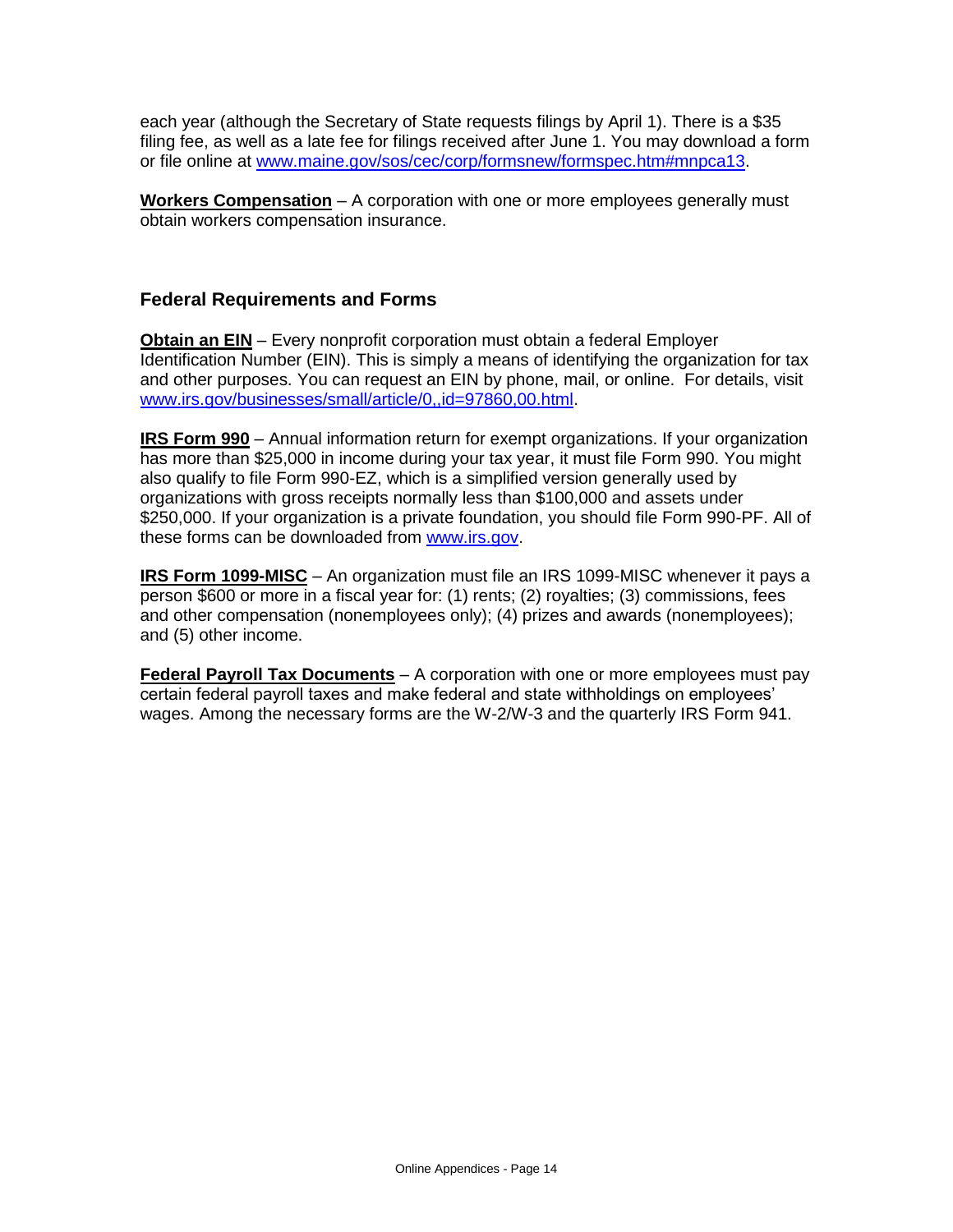# <span id="page-14-0"></span>**Appendix G: Sample Road Maintenance Agreement**

This Agreement is made as of \_\_\_\_\_\_\_\_\_\_\_\_, 20\_\_\_\_ by the property owners (see attached list) hereto and their successors and assigns with respect to real estate located in the Town of \_\_\_\_\_\_\_\_\_\_\_\_\_, \_\_\_\_\_\_\_\_\_\_\_\_\_\_\_\_\_\_County, Maine.

- 1. Property. This Agreement shall apply to the real property (the "Lots") held by the Owners identified in Appendix A adjoining Fire Road No. \_\_\_\_ (the "Road") in the Town of \_\_\_\_\_\_\_\_\_\_\_\_\_\_\_, \_\_\_\_\_\_\_\_\_\_\_\_\_\_\_ County, Maine.
- 2. Owner. "Owner" shall mean and refer to the record owner, whether one or more persons or entities, of the fee simple title to any Lot who has signed this Agreement, and the heirs, successors, assigns and personal representatives of said Owners, but, notwithstanding any applicable theory of mortgage law, shall not mean or refer to any mortgagee unless and until such mortgagee has acquired title by foreclosure or any proceeding in lieu of foreclosure.
- 3. Road. The purpose of this Agreement is to provide for the maintenance and upkeep of the Road which services the Lots for the use and benefit of all Owners, and shall be binding upon all Owners.
- 4. Association. \_\_\_\_\_\_\_\_\_\_\_\_\_\_\_\_\_\_\_\_\_\_\_ has caused to be incorporated under Maine law a nonprofit corporation,<br>the corresponding with the Sesociation (the "Association"), for purposes of complying with the Fire Road No. \_\_\_\_\_\_ Association (the "Association"), for purposes of complying with the requirements of this Agreement.
- 5. Member. Every Owner shall be a Member of the Association. When more than one person or entity holds an interest in any Lot, all such persons or entities shall be Members. A person or entity who holds a fee or undivided fee interest merely as security for the performance of an obligation, however, shall not be a Member.
- 6. Voting. All Members of the Association shall be voting Members and the Association shall have one (1) class of voting membership. For purposes of any meeting, a quorum shall consist of Owners of at least one-half (1/2) the Lots being present and voting. Each Lot shall represent one (1) indivisible vote. When more than one Member holds an ownership interest in a Lot, the vote for that Lot shall be exercised as such Members among themselves may determine by majority vote. In no event, however, shall the voting rights for a Lot be divided, nor shall more than one (1) vote be cast with respect to any one Lot. If Members who are Owners of a Lot are unable to agree in any instance as to how their vote shall be cast, in any instance, then the vote shall not be counted.
- 7. Expenses. Each Owner shall be assessed a sum equal to the Road maintenance and upkeep expenses for the ensuing year multiplied by a fraction of which the numerator shall be the number of Lots owned by the Owner and the denominator shall be the total number of all the Lots. Road maintenance and upkeep shall be limited to that required [to remove snow], to repair and prevent erosion and to repair ordinary wear to the surface of the Road unless otherwise agreed by a unanimous vote of all Owners, but shall include the cost of maintaining the Association as a nonprofit corporation in good standing under the laws of Maine, the cost of enforcing any provision of this Agreement and other costs and expenses necessary and proper for the effective and efficient functioning of the Association. All maintenance and upkeep [including snow removal], will be by competitive bid unless a non-competitive price is accepted by vote of a majority of the Owners present at a meeting duly called for the purpose of voting on the budget of the Association.
- 8. Lien. Each Owner, by signing this Agreement, does covenant and agree to pay to the Association, within sixty (60) days after the date of notice of an assessment, all assessments made by the Association. Each assessment, together with interest in amounts or at rates specified by the Association and together with costs of collection, shall be a lien and charge upon the Lot against which each such assessment is made which lien shall continue until the assessment is paid and shall be the personal obligation of the Owner. The personal obligation of the Owner to pay such assessments, however, shall remain the personal obligation of the person who was the Owner when the assessment was first due and shall not pass to successors in title unless expressly assumed by such successors.
- 9. Enforcement. The Association may bring a civil action against the Owner personally obligated to pay an assessment in order to enforce payment of the delinquent assessment or to foreclose the lien against the Lot, and there shall be added to the amount of such assessment due all costs of collection. In the event a judgment is obtained, such judgment shall include interest on the assessment, together with all the Association's attorney's fees and expenses and costs of the action.
- 10. Subordination. The lien of the assessments provided for shall be subordinate to the lien of any mortgage or mortgages now or hereafter placed upon the Lots. Such subordination, however, shall apply only to the assessments which have become due and payable prior to a sale or transfer of a Lot pursuant to any allowable method of foreclosure, or any other proceeding in lieu of foreclosure. Upon request by an Owner of a mortgagee of a Lot, the Association shall issue such certificates as are necessary to indicate the status of the assessments. Such sale or transfer shall not discharge the lien of the Association of any assessment thereafter becoming due after the date of any such sale or transfer. The lien of the assessments also shall be subordinate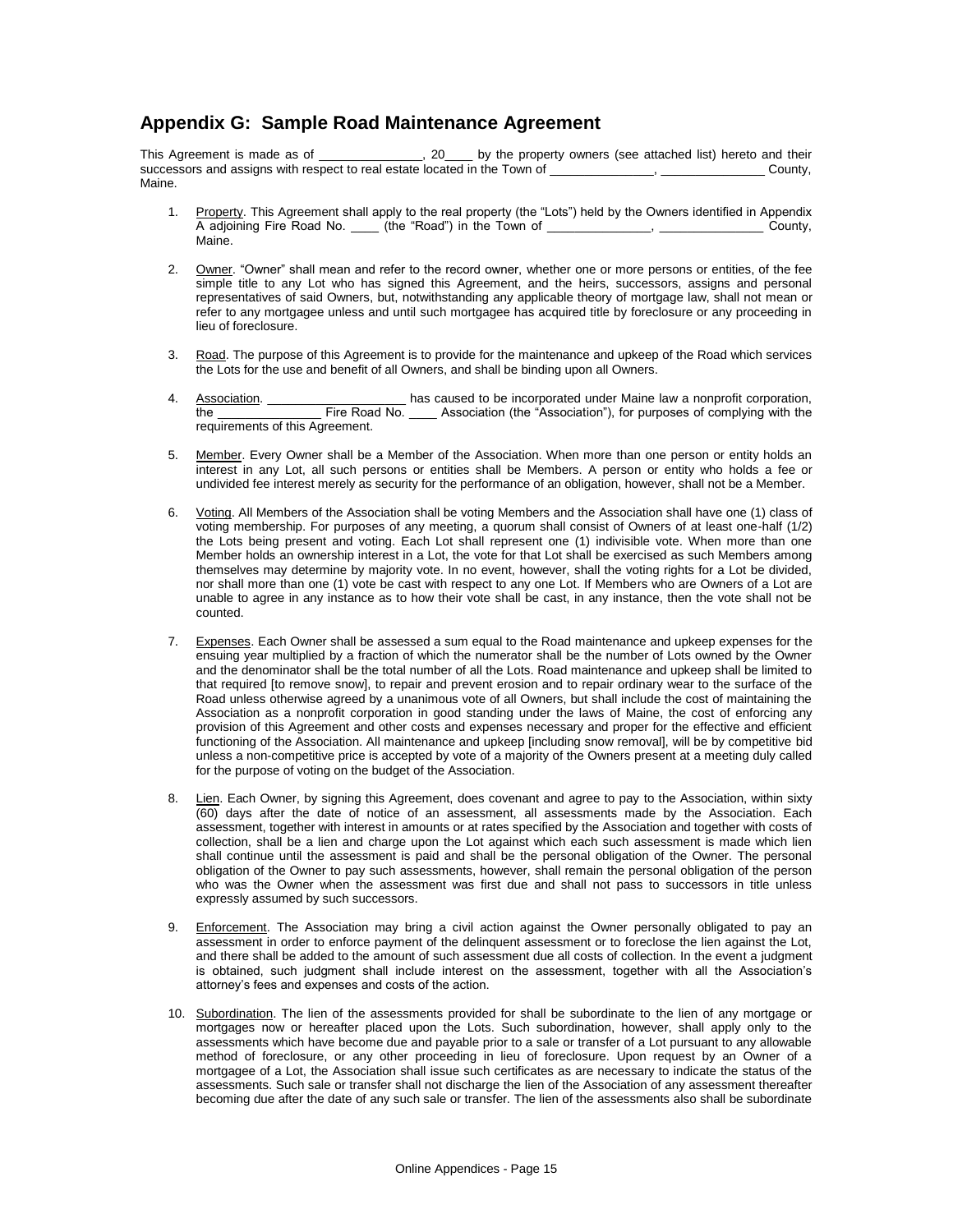to all utility easements which may be placed upon any Lot.

- 11. Severability. Invalidation of any one provision of this Agreement by competent authority shall in no way affect any other provision, which shall remain in full force and effect.
- 12. Amendment. This Agreement may be amended by a written instrument executed in recordable form and signed by Members entitled to cast at least 75% of the votes allocated to the Lots.

IN WITNESS WHEREOF, the undersigned have executed the Agreement as of the date first above written:

\_\_\_\_\_\_\_\_\_\_\_\_\_\_\_\_\_\_\_\_\_\_\_\_\_ \_\_\_\_\_\_\_\_\_\_\_\_\_\_\_\_\_\_\_\_\_\_\_\_\_ \_\_\_\_\_\_\_\_\_\_\_\_\_\_\_\_\_\_\_\_\_\_\_\_\_ \_\_\_\_\_\_\_\_\_\_\_\_\_\_\_\_\_\_\_\_\_\_\_\_\_ \_\_\_\_\_\_\_\_\_\_\_\_\_\_\_\_\_\_\_\_\_\_\_\_\_ \_\_\_\_\_\_\_\_\_\_\_\_\_\_\_\_\_\_\_\_\_\_\_\_\_ \_\_\_\_\_\_\_\_\_\_\_\_\_\_\_\_\_\_\_\_\_\_\_\_\_ \_\_\_\_\_\_\_\_\_\_\_\_\_\_\_\_\_\_\_\_\_\_\_\_\_ \_\_\_\_\_\_\_\_\_\_\_\_\_\_\_\_\_\_\_\_\_\_\_\_\_ \_\_\_\_\_\_\_\_\_\_\_\_\_\_\_\_\_\_\_\_\_\_\_\_\_ \_\_\_\_\_\_\_\_\_\_\_\_\_\_\_\_\_\_\_\_\_\_\_\_\_ \_\_\_\_\_\_\_\_\_\_\_\_\_\_\_\_\_\_\_\_\_\_\_\_\_

#### WITNESS

STATE OF MAINE COUNTY OF \_\_\_\_\_\_\_\_\_\_\_\_\_\_\_, SS.

\_\_\_\_\_\_\_\_\_\_\_\_\_\_\_\_\_\_\_\_

The foregoing Road Maintenance Agreement was acknowledged before me on \_\_\_\_\_\_\_\_\_\_\_\_\_, 20\_\_\_ by

Signature: \_\_\_\_\_\_\_\_\_\_\_\_\_\_\_\_\_\_\_\_\_\_\_\_\_\_\_\_\_

Print Name: \_\_\_\_\_\_\_\_\_\_\_\_\_\_\_\_\_\_\_\_\_\_\_\_\_\_\_\_

Notary Public of Maine (NOTARY SEAL) My Commission Expires: \_\_\_\_\_\_\_\_\_\_\_\_\_\_\_\_\_\_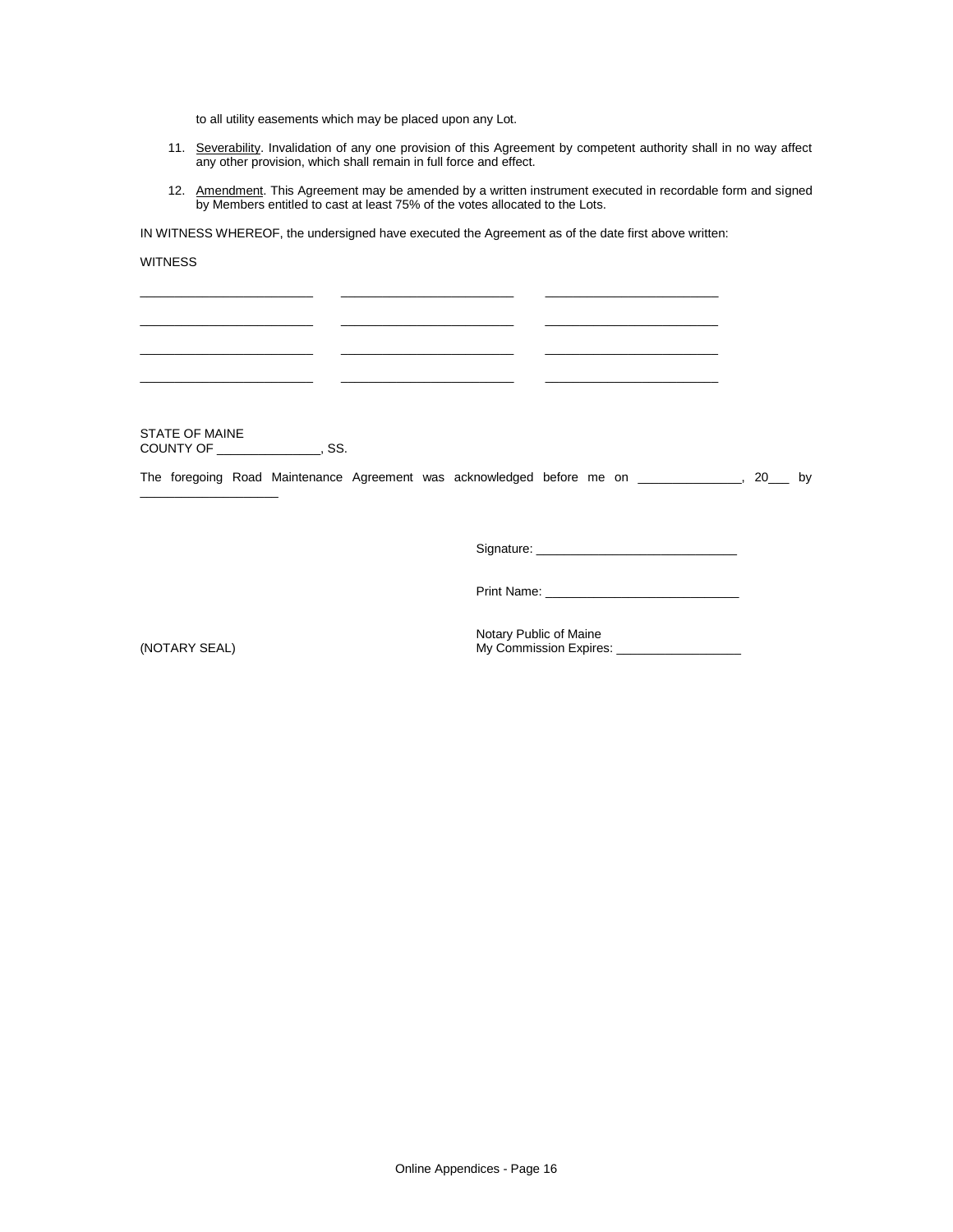# <span id="page-16-0"></span>**Appendix H: Sample Nonprofit Corporation Road Association Bylaws**

Note: These bylaws are only a sample. If you have questions about bylaws, you should consult with an attorney.

## **BYLAWS OF LAKE DRIVE IN NOWHERE OWNERS ASSOCIATION**

#### ARTICLE I

The name of the corporation shall be Lake Drive in Nowhere Owners Association.

## ARTICLE II

The purpose for which the corporation is organized is the owning, improving and maintaining the deeded common areas and/or facilities, storm water control facilities, Lake Drive in Nowhere, Maine and engaging in such other activities as may be to the mutual benefit of the Members. It shall be a limited nonprofit private mutual benefit corporation pursuant to the laws of the State of Maine in Title 13-B. The common areas and/or facilities, storm water facilities, and Lake Drive are described in the Boundary Survey of Lake Drive, Nowhere, Maine recorded in the Kennebec County Registry of Deeds in Plan File # \_\_\_\_\_\_, Sheet \_\_\_\_\_\_\_.

#### ARTICLE III

The Members of the corporation shall be limited initially to the owners, their heirs and assigns, of six (6) Lots abutting said Lake Drive as shown on said Plan consisting of:

|                                                           | <b>example 20 and ________________</b> , Lot 1, whose deed is   |
|-----------------------------------------------------------|-----------------------------------------------------------------|
| recorded in Book ______, Page ______ in said Registry;    |                                                                 |
| Lot 2 whose deed is recorded in Book                      |                                                                 |
| ___________, Page _________ in said Registry;             |                                                                 |
|                                                           | ____________ <b>and</b> _________________, Lot 3, whose deed is |
| recorded in Book __________, Page _____ in said Registry; |                                                                 |
|                                                           | ____________ and ____________________, Lot 4, whose deed        |
| is recorded in Book ________, Page ____ in said Registry; |                                                                 |
|                                                           | Lot 5, whose deed is recorded in Book                           |
| Fage in said Registry; and                                |                                                                 |
|                                                           |                                                                 |
| are recorded in Book _________, Page____ and Book         |                                                                 |
| ____________, Page ________.                              |                                                                 |

The land of \_\_\_\_\_\_\_\_\_\_\_\_\_\_\_\_\_\_\_ shown on said Plan as Lot 7 shall not have membership and rights and obligations in this Association until such time as that land and/or a portion of that land has located thereon a dwelling and/or a new lot which uses \_\_\_\_\_\_\_\_\_ Drive as its primary access. If and when such a dwelling and/or lot is created, its record owner will become a member of the Association and the number of Members will be increased to seven (7).

The holder or owner of a security interest only, such as a mortgagee, shall not be qualified to be a Member.

## ARTICLE IV **The corporation shall have perpetual existence.**

#### ARTICLE V

The affairs of the Association shall be managed by the Members at membership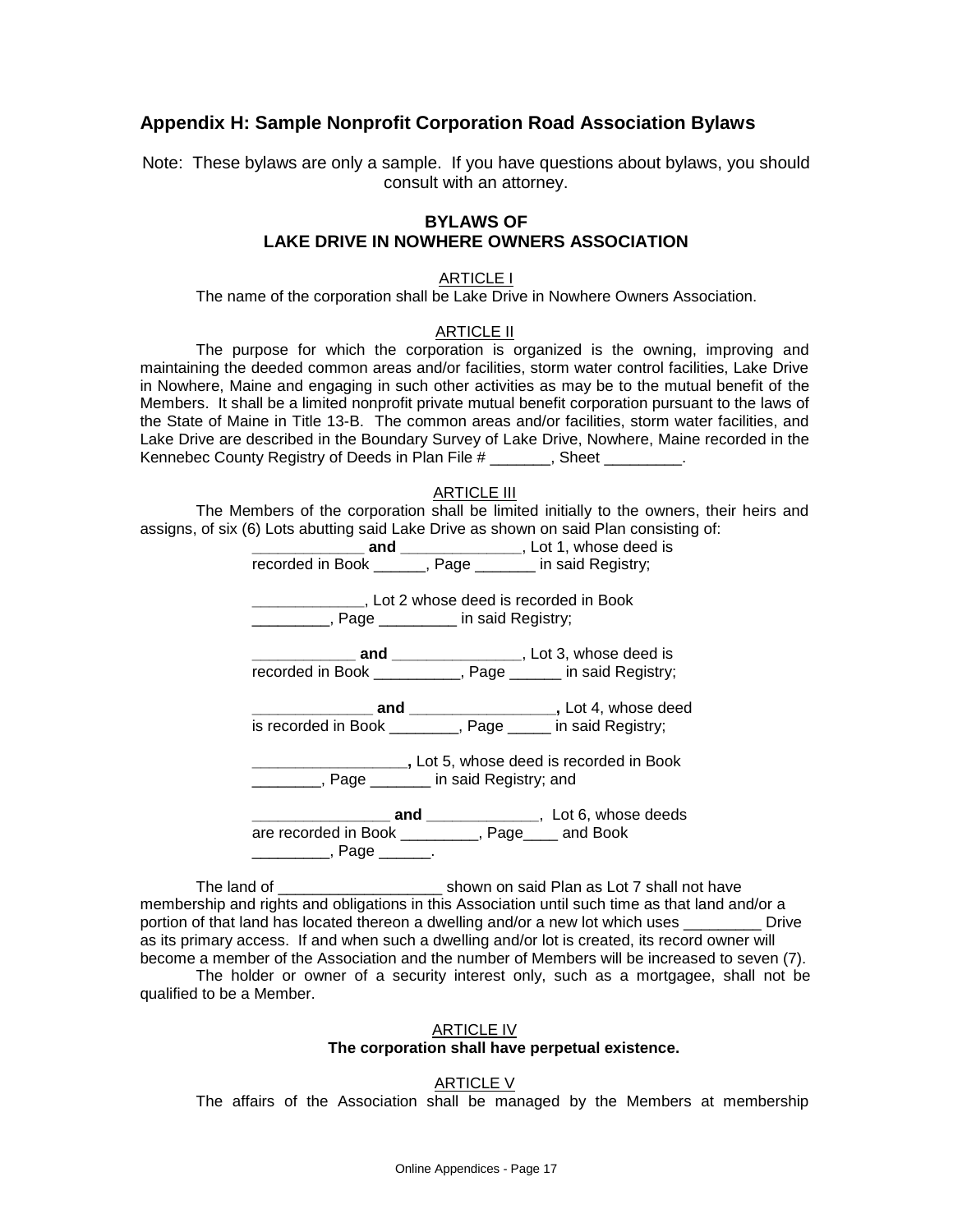meetings. Members shall elect a President, Secretary and a Treasurer annually who shall serve as Directors between membership meetings on such matters as delegated by the Members. The duties of the officers shall be as prescribed by these bylaws.

## ARTICLE VI

The names of the officers who are to serve until the first election under these Bylaws shall be:

| President |
|-----------|
| Secretary |
| Treasurer |

Said officers shall serve until August 1, 2009, before which the officers shall call with not less than fifteen (15) days notice a meeting of the Members to conduct the first election of officers who shall serve until the annual meeting in October, 2009.

## ARTICLE VII

The Association shall hold an annual meeting in October of each year to elect officers and conduct business and shall hold other meetings as necessary.

#### ARTICLE VIII

At all meetings and elections, all the Members may cast only one vote for each residential dwelling owned and all such units owned by tenants in common or joint tenants may cast only one vote as a group for each lots owned. For any vote to be effective on any issue, there must be a vote in favor of the decision of at least two-thirds (2/3) of the Members.

### ARTICLE IX

The bylaws of the corporation may be amended, altered or rescinded only by two-thirds (2/3) of the Members at an annual meeting.

All amendments shall not become effective until recorded in the Kennebec County Registry of Deeds.

Amendments may be proposed by any Member.

# ARTICLE X

#### **Officers**

Section 1. Officers. The officers of the Association shall be a President and a Secretary/Treasurer. They shall take office immediately after election.

Section 2. The President. The President shall be the chief executive officer of the Association, and shall perform such other duties as from time-to-time may be assigned to him by the Members. The President shall be ex officio a Member of all committees.

Section 3. The Secretary and Treasurer. The Secretary shall keep the minutes of all the Members' and Officers' meetings and the Treasurer shall have the custody of all the receipts, disbursements, funds, and securities of the Association. They shall perform all duties incident to the office of Secretary or Treasurer and shall perform such other duties as may from time-to-time be assigned by the Members or the President.

Section 4. Registered Agent. The Members shall appoint a Registered Agent for the Association who shall serve until replaced and who need not be a Member, but who must be a Maine resident, and whose duties shall be limited to those provided by Maine law.

## ARTICLE XI

## Meetings of Members

Section 1. Annual Meetings. There shall be an annual meeting of the Members of the Association each October at such place as may be designated in

Readfield, Maine of each year. Notice for such meeting shall be given three (3) weeks in advance.

Section 2. Special Meetings. Special meetings of the Members shall be held whenever called by the President or by at least four (4) Members. Three (3) weeks notices shall be given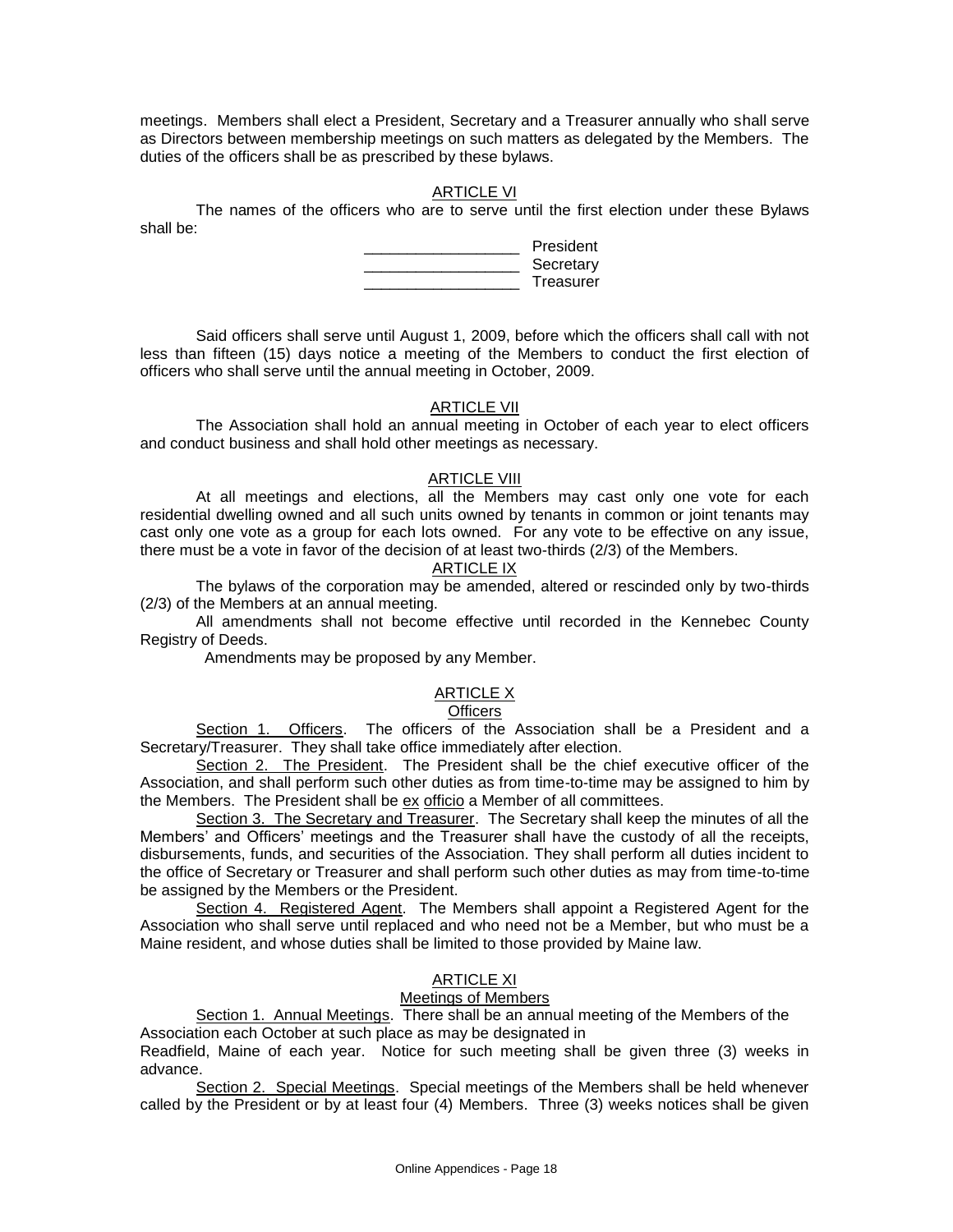to all Members.

Section 3. Proxy. Votes by Members may be cast in person or by written proxy by any Member, with only one vote for each lot owned as provided for in Article VIII.

Section 4. Quorum. A quorum shall consist of at least four (4) Members either in person or by proxy, and it shall take two-thirds (2/3) vote of the Members to decide any question that may come before the meeting.

## ARTICLE XII

Section 1. Qualifications. Only persons qualified to be Members under Article III shall be Members.

Section 2. Members. A Member shall have no vested right, interest, or privilege of, in, or to the assets, functions, affairs, or facilities of the Association, or any right, interest, or privilege which may be transferable or inheritable, or which shall continue after Membership ceases.

### ARTICLE XIII

Section 1. The Association shall have the right and power to subject the property of its Members to an annual subdivision maintenance fee and charge.

Commencing November 15, 2009, and on the same day of each year thereafter, each owner of a lot with a substantially complete residence, shall pay in advance, the maintenance fee and charges and such payments shall be used by the Association to create and continue a Maintenance Fund to be used by the Association as hereinafter stated. The Association may vote to access the maintenance fee and charges in installments and to set the due date for such installments. The charges will be delinquent when not paid within thirty (30) days after they become due.

The annual maintenance charge may be adjusted from year-to-year by the Members as the common area, storm water management facilities and road maintenance needs in its judgment may require and shall be asserted equally and for the same amount for each residential dwelling unit.

Section 2. The maintenance charge shall be used for improving and maintaining the said common areas, road, drainage and storm water management facilities and the sight distances on the curves and intersections of the roads. It shall also be used for providing liability insurance coverage for the Association, its Members and Officers and the costs of consultants.

#### ARTICLE XIV

The Association shall have the power and authority to enforce and collect said maintenance fees by any action including actions at law and equity, and including attachment of Members' property. Members who are in default of their fees shall also be liable to the Association of reasonable interest and late charges set in advance by the Association and for the Association's reasonable costs of collection, including but not limited to, attorney's fees and costs. The maintenance fees shall constitute a lien upon the land of the Members and shall run with the land.

#### ARTICLE XV

#### Insurance

The Association shall maintain in full force and effect a general liability insurance policy for the benefit and protection of the Association, its officers and Members. It shall cover all land, common areas, facilities, equipment, and activities owned, operated and/or maintained by the Association as well as personal property and all acts performed for the Association. It shall have a face amount which shall be determined from time to time by the Membership. Costs of insurance shall be a part of the maintenance fee.

#### ARTICLE XVI

#### **Indemnification of Officers and Members**

Each officer, member and employee of The Corporation shall be indemnified by The Corporation to the extent of insurance coverage against expenses, including attorneys' fees,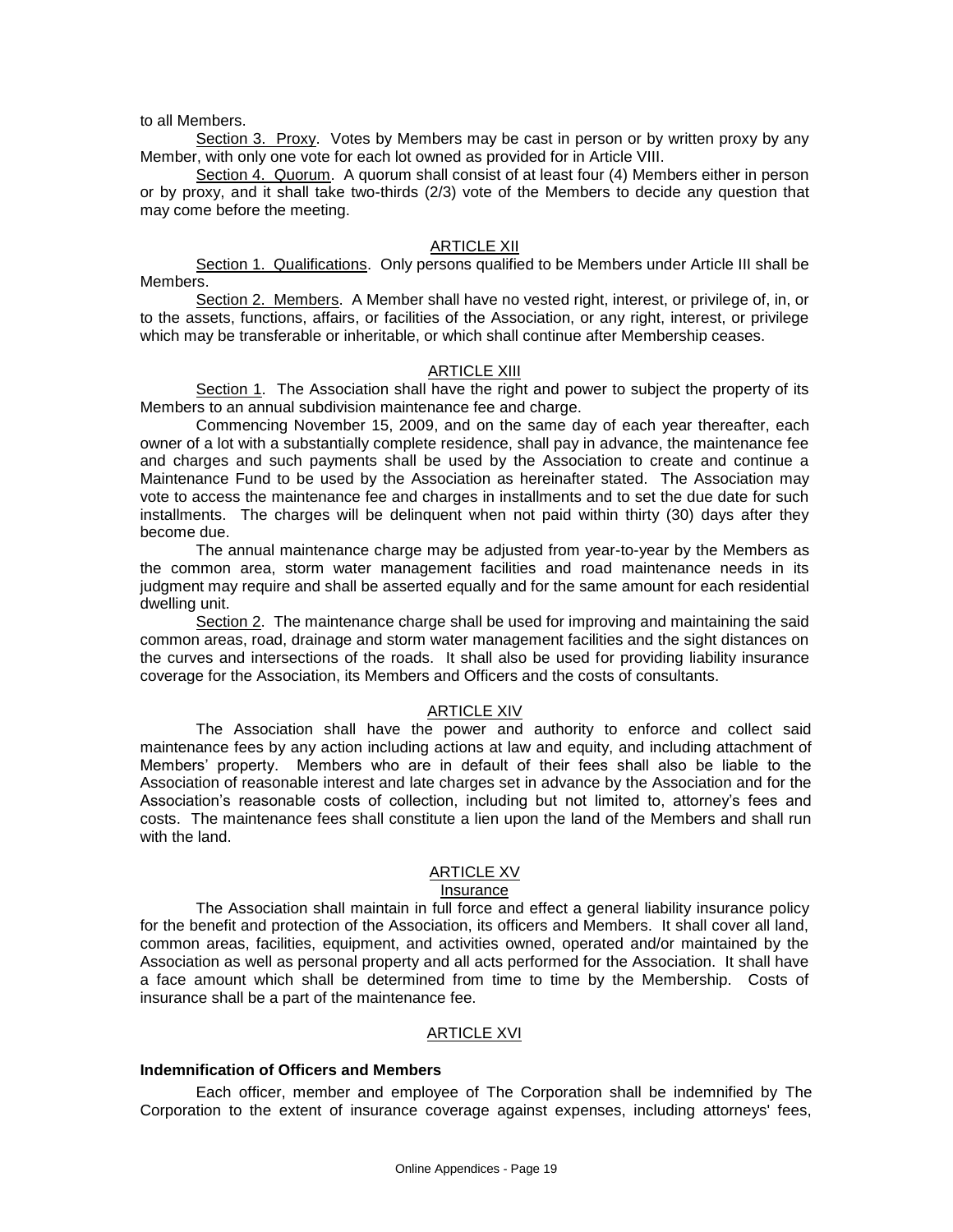judgments, fines and amounts paid in settlement, actually and reasonably incurred by such person in connection with any threatened, pending or completed action, suit or proceeding, whether civil, criminal, administrative or investigative (other than an action by or in the right of The Corporation), by the reason of the fact that such person is or was an officer, member or employee of The Corporation, if such person acted in good faith and in a manner reasonably believed to be in the best interests of The Corporation, and, with respect to any criminal action or proceeding, had no reasonable cause to believe such person's conduct was unlawful. The termination of any action, suit or proceeding by judgment, order settlement, conviction or upon a plea of nolo contendere, or its equivalent, shall not of itself, create a presumption that the person did not act in good faith and in a manner which is reasonably believed to be in the best interests of The Corporation, and, with respect to any criminal action or proceeding, had reasonable cause to believe that such person's conduct was unlawful.

Expenses incurred in defending a civil or criminal action, suit or proceeding, may be paid by The Corporation in advance of the final disposition of such action, suit or

proceeding as authorized by the Members in the manner provided by the applicable statutes of the State of Maine concerning indemnification by nonprofit corporations currently contained in 13- B M.R.S.A. § 714, sub-§ 3 (or the corresponding provision of future Maine law), upon the receipt of an undertaking by or on behalf of the officer, member or employee to repay such amount, unless it shall be ultimately determined that such person is entitled to be indemnified as provided herein.

In the event that such action or proceeding be by or in the right of The Corporation, The Corporation shall have the same power to indemnify and insure any such director, officer or employee, except that no indemnification shall be made in respect of any claim, issue or matter as to which such person shall have been adjudged to be liable for negligence or misconduct in the performance of such duty, unless the court wherein the action or proceeding is tried shall specifically find that despite the adjudication of liability, but in view of all the circumstances of the case, such a person is fairly and reasonably entitled to indemnity.

The indemnification provided by these bylaws shall not be deemed exclusive of any other rights to which those indemnified may be entitled under any statute or regulation of the State of Maine.

As used in this provision, the terms "officer", "member", 'employee" include the respective heirs, executors and administrators of persons holding such offices in The Corporation.

#### Consent and Agreement

We, for ourselves and our heirs, successors and assigns, consent and agree to be bound

and our land described herein to be subject to the terms and conditions of these Bylaws, and as

amended hereafter, which shall run with the land.

| Dated: May ______, 2009 |  |
|-------------------------|--|
| Dated: May ______, 2009 |  |
| Dated: May ______, 2009 |  |
| Dated: May ______, 2009 |  |
| Dated: May ______, 2009 |  |
| Dated: May ______, 2009 |  |
| Dated: May ______, 2009 |  |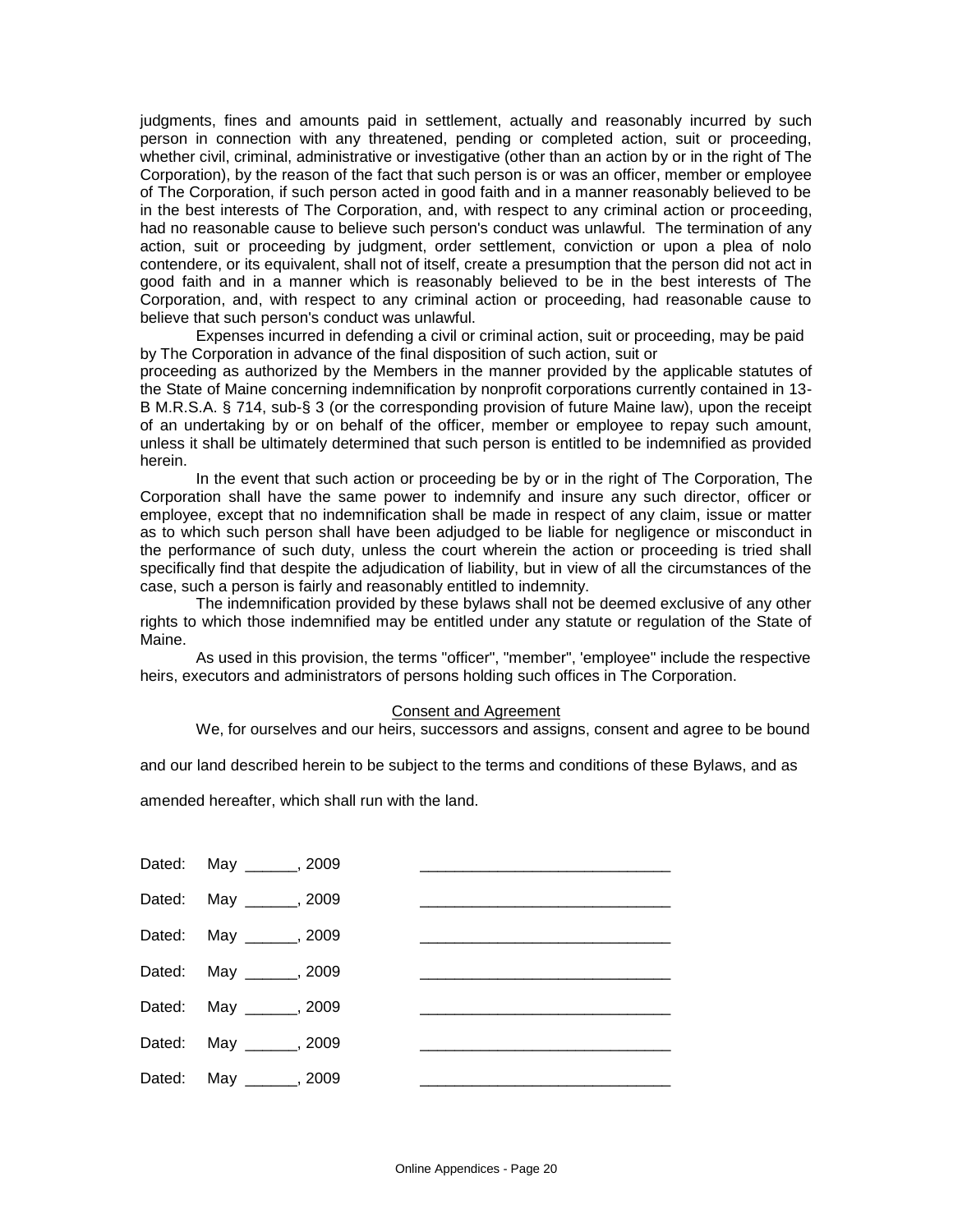|                | Dated: May ______, 2009   |                                                       |                                                                        |  |
|----------------|---------------------------|-------------------------------------------------------|------------------------------------------------------------------------|--|
|                | Dated: May ______, 2009   |                                                       |                                                                        |  |
| Dated:         | May _______, 2009         |                                                       | <u> 1980 - Jan James James Barnett, fransk politik (d. 1980)</u>       |  |
| State of Maine | County of $\frac{1}{1}$   |                                                       | $\frac{1}{\sqrt{2}}$ , 20 $\frac{1}{\sqrt{2}}$                         |  |
|                |                           |                                                       | acknowledged the foregoing instrument to be his free act and deed.     |  |
|                | Before me,                |                                                       |                                                                        |  |
|                |                           |                                                       | Notary Public/Attorney-at-Law<br>Printed Name: _______________________ |  |
|                |                           |                                                       | My Commission Expires: _____________                                   |  |
|                |                           |                                                       |                                                                        |  |
| State of Maine | County of _______________ |                                                       | $\frac{1}{\sqrt{2}}$ , 20                                              |  |
|                |                           | the foregoing instrument to be her free act and deed. |                                                                        |  |

Before me,

Notary Public/Attorney-at-Law Printed Name: \_\_\_\_\_\_\_\_\_\_\_\_\_\_\_\_\_\_\_\_ My Commission Expires: \_\_\_\_\_\_\_\_\_\_\_\_\_

\_\_\_\_\_\_\_\_\_\_\_\_\_\_\_\_\_\_\_\_\_\_\_\_\_\_\_\_\_\_\_\_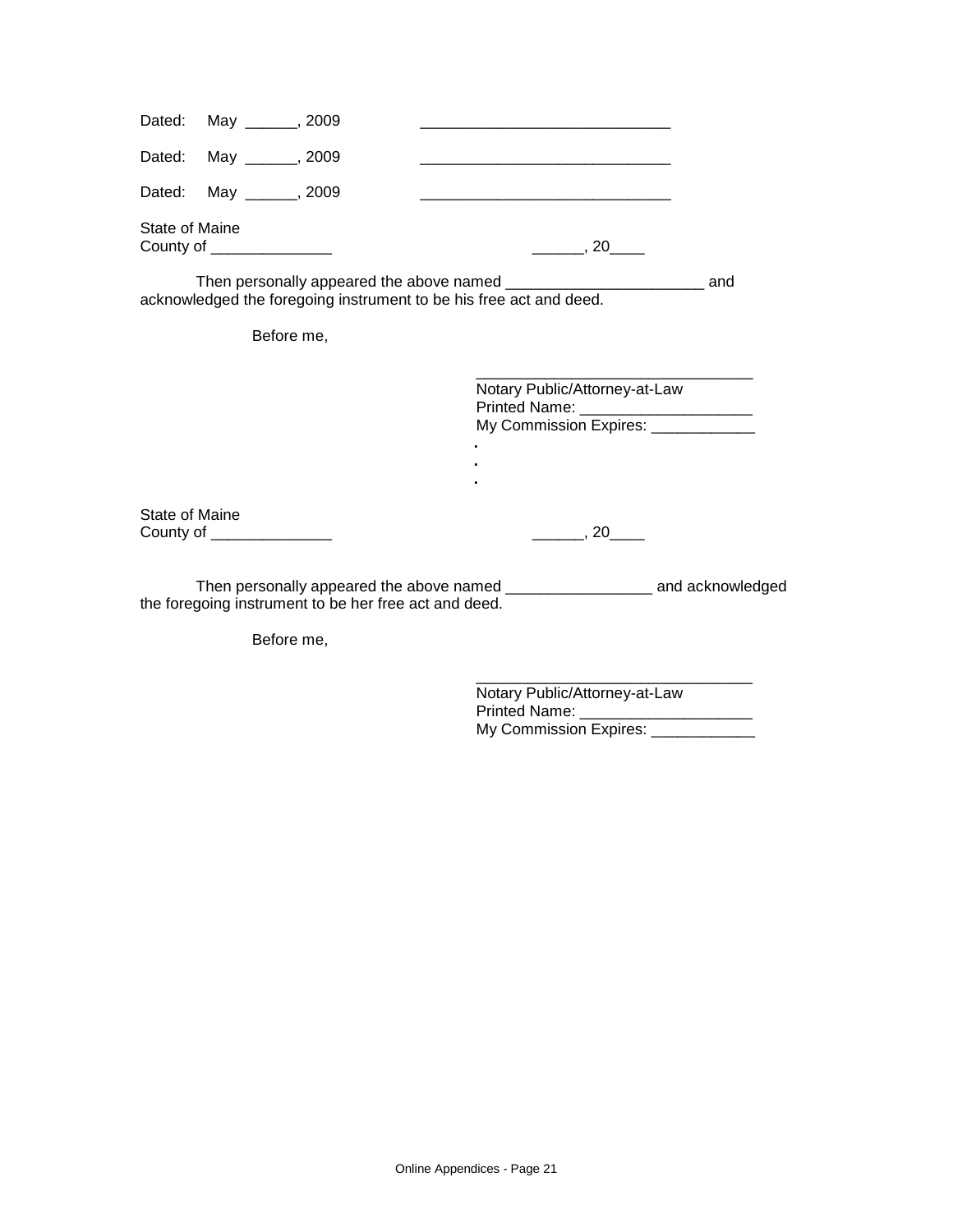<span id="page-21-0"></span>**Appendix I: Sample Quitclaim Deed with Covenant**

**This sample is offered for educational purposes. A quitclaim deed is a legal document. You should consult with an attorney before finalizing any quitclaim deed.**

# **QUITCLAIM DEED WITH COVENANT**

**\_\_\_\_\_\_\_\_\_\_\_\_\_\_\_\_\_\_\_\_\_\_\_\_** of Nowhere, County of Kennebec and State of Maine, for consideration paid, grant, convey and forever quitclaim to the **LAKE DRIVE IN NOWHERE OWNERS ASSOCIATION**, a Maine not-for-profit mutual benefit corporation of Nowhere, County of Kennebec and State of Maine, whose mailing address is 4 Lake Drive, Nowhere, Maine 04000, with quitclaim covenant, a certain lot or parcel of land situated in the Town of Nowhere, County of Kennebec and State of Maine, more particularly bounded and described as follows, to wit:

> The Lake Drive being a residential private road in Nowhere, Kennebec County, State of Maine, as shown and fully described on the Boundary Survey of Lake Drive recorded in the Kennebec County Registry of Deeds in Plan File # \_\_\_\_\_\_\_, Sheet

Being a portion of the land of the Grantor described in a deed recorded in Book \_\_\_\_\_\_\_, Page \_\_\_\_\_\_ in said Registry.

IN WITNESS WHEREOF, the said \_\_\_\_\_\_\_\_\_\_\_\_\_\_\_ has caused this instrument to be sealed as her free act and deed this \_\_\_\_ day of May, 2009.

WITNESS

\_\_\_\_\_\_\_\_\_\_\_\_\_\_\_\_\_\_\_ By:

STATE OF MAINE COUNTY OF KENNEBEC May 1, 2009

\_\_\_\_\_\_\_\_.

Personally appeared before me the above-named  $\qquad \qquad$  of **Maine and acknowledged the above-instrument to be her free act and** deed.

Notary Public/Attorney-at-Law

\_\_\_\_\_\_\_\_\_\_\_\_\_\_\_\_\_\_\_\_\_\_\_\_\_\_\_\_\_\_\_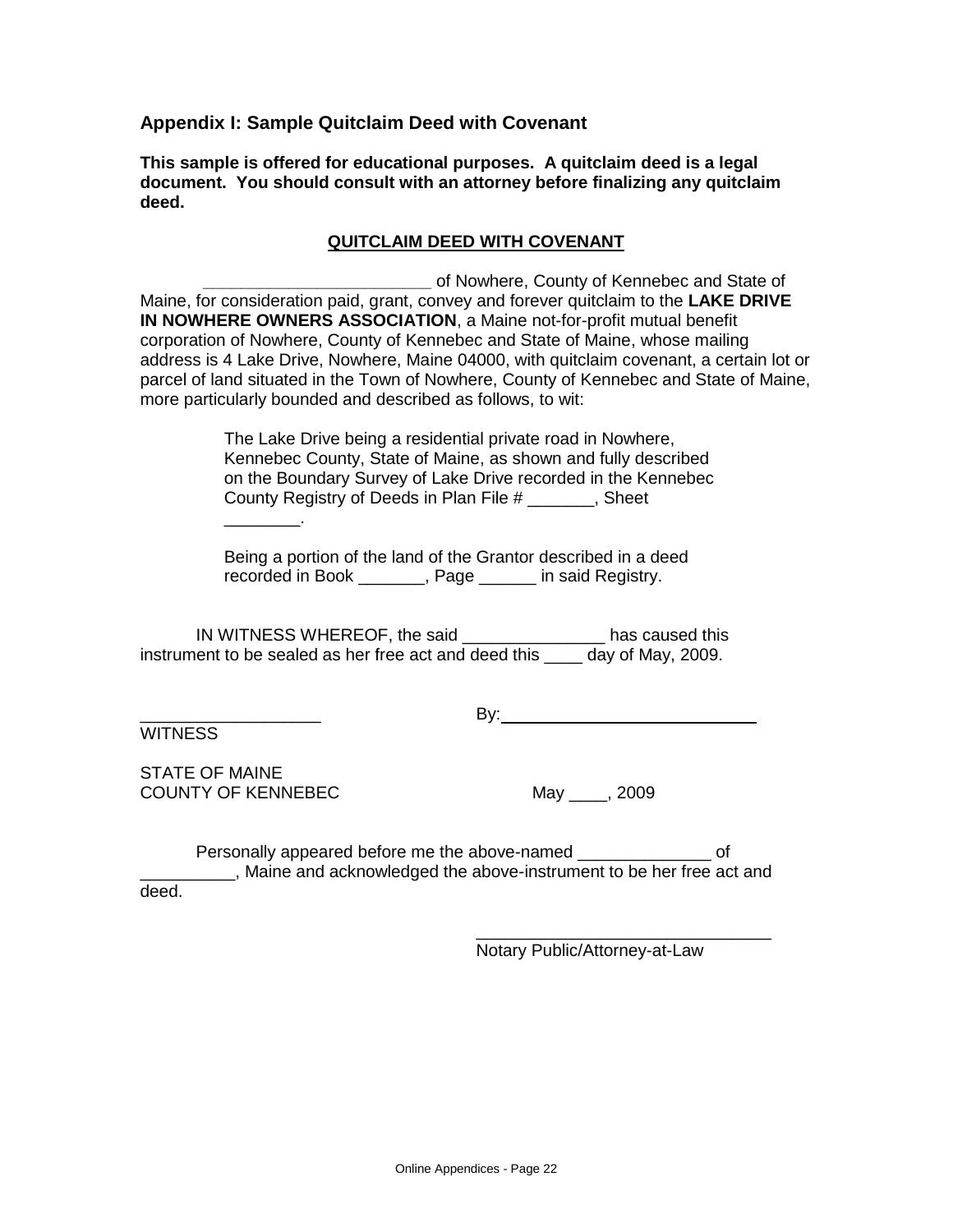# <span id="page-22-0"></span>**Appendix J: Sample Drainage Easement**

# **This sample is offered for educational purposes. A drainage easement is a legal document. You should consult with an attorney before finalizing any easement.**

| paid, grant unto said Grantee(s) located at the address of ______________, and (its / their)<br>successors and assignments, the following described drainage easement being located on                                                                                                                                                                                                                                                  |                     |  |
|-----------------------------------------------------------------------------------------------------------------------------------------------------------------------------------------------------------------------------------------------------------------------------------------------------------------------------------------------------------------------------------------------------------------------------------------|---------------------|--|
| (Road), in the Town of County of County of County of Countingle Easement to be recorded in the County Registry of Deeds.                                                                                                                                                                                                                                                                                                                |                     |  |
|                                                                                                                                                                                                                                                                                                                                                                                                                                         | "DRAINAGE EASEMENT" |  |
| Granting to the said Grantee(s) the perpetual right to enter upon land outside of and adjoining the<br>right of way limits of said road in said Town of ________________, County of ______________,<br>State of Maine, for all purposes necessary to construct and maintain ditches and sheet flow; to<br>convey water to or from a road culvert / road ditch over and across adjoining land in the direction<br>specified, as follows: |                     |  |
| The herein described easement being over land of the said Grantor(s) that (he / she / they)<br>acquired from _________________________________By (warranty / Quit / Claim / Release) or (Foreclosure) deed,<br>dated (signed) ________________________and recorded at the ___________________County Registry of<br>Deeds in Book ______ on Page _____.                                                                                  |                     |  |
| Witness their hand this _________________ day of __________________ 20____                                                                                                                                                                                                                                                                                                                                                              |                     |  |
| (WITNESS)                                                                                                                                                                                                                                                                                                                                                                                                                               | (GRANTOR)           |  |
| (WITNESS)                                                                                                                                                                                                                                                                                                                                                                                                                               | (GRANTOR)           |  |
| State of Maine                                                                                                                                                                                                                                                                                                                                                                                                                          |                     |  |
| Personally appeared the above named ____________________and acknowledged the forgoing<br>instrument to be their free act and deed.                                                                                                                                                                                                                                                                                                      |                     |  |
| Before me, ____________________ Notary Public - My term expires, _______________                                                                                                                                                                                                                                                                                                                                                        |                     |  |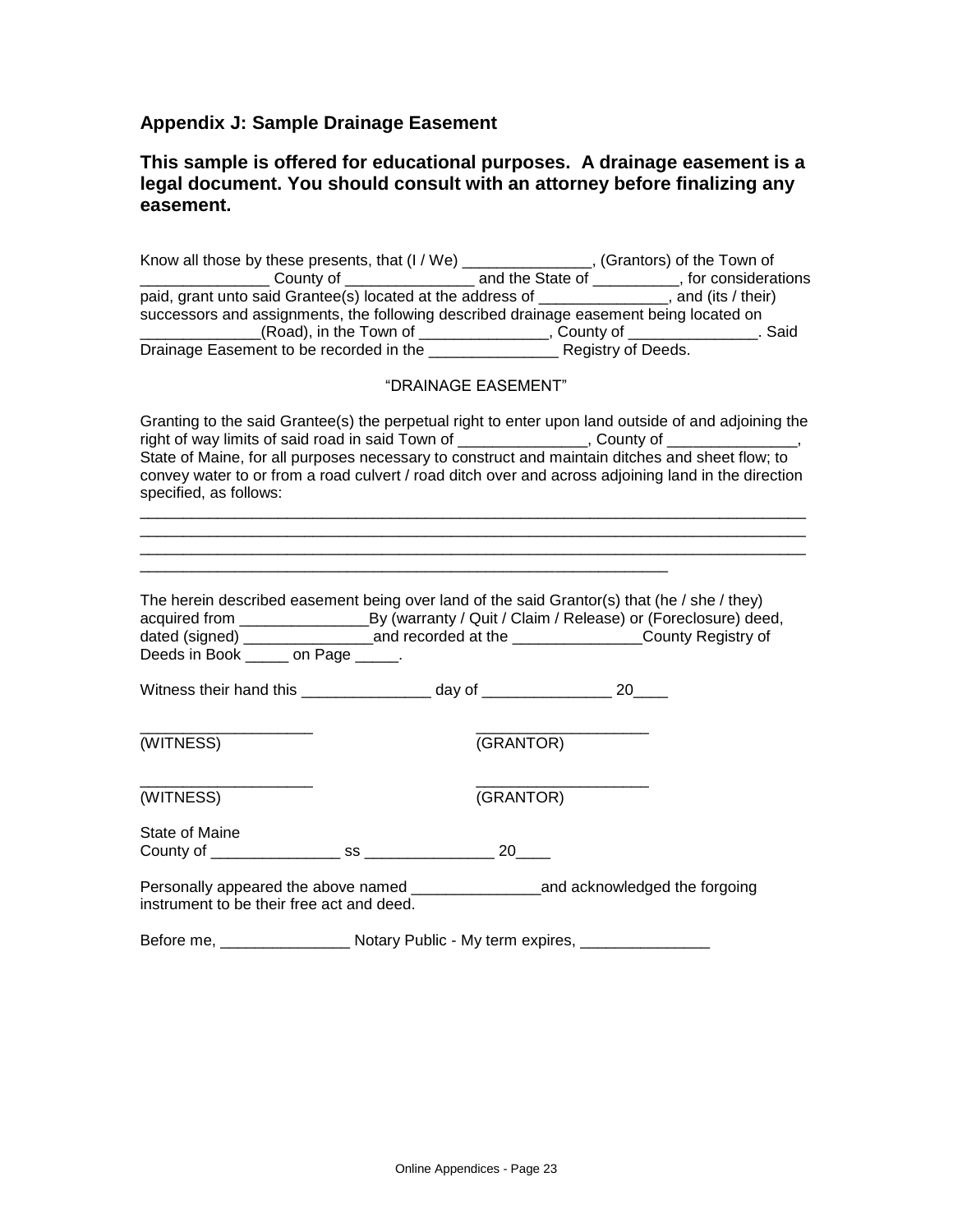# <span id="page-23-0"></span>**General**

# <span id="page-23-1"></span>**Appendix K: Liability Exposure Generally for All Private Roads**

The law governing liability exposure, known as Tort Law, is arcane, very complex, and is driven primarily by the facts of each separate incident in which someone is injured or suffers property damage. As a result, any general discussion of liability exposure for road associations and private road owners is necessary, but has limited utility.

The bottom line is that anyone having an ownership or maintenance and repair relationship or uses a private way to access their private property needs to have protection of liability insurance. Without it, one's property and financial security is continuously at risk. Even in those circumstances where there is statutory immunity, the cost of defending against a frivolous case can be substantial and liability insurance not only provides for protection against a judgment, but it also provides for the cost of defense. Given the relatively low cost of liability insurance for road associations, no association or member of an association should be without it and no owner should expose themselves to liability by being active in a road association which does not carry liability insurance. If you have any questions about liability, you should consult with an attorney.

*This section was excerpted from a discussion provided by Clifford H. Goodall, Esq. of Dyer, Goodall & Denison, P.A.*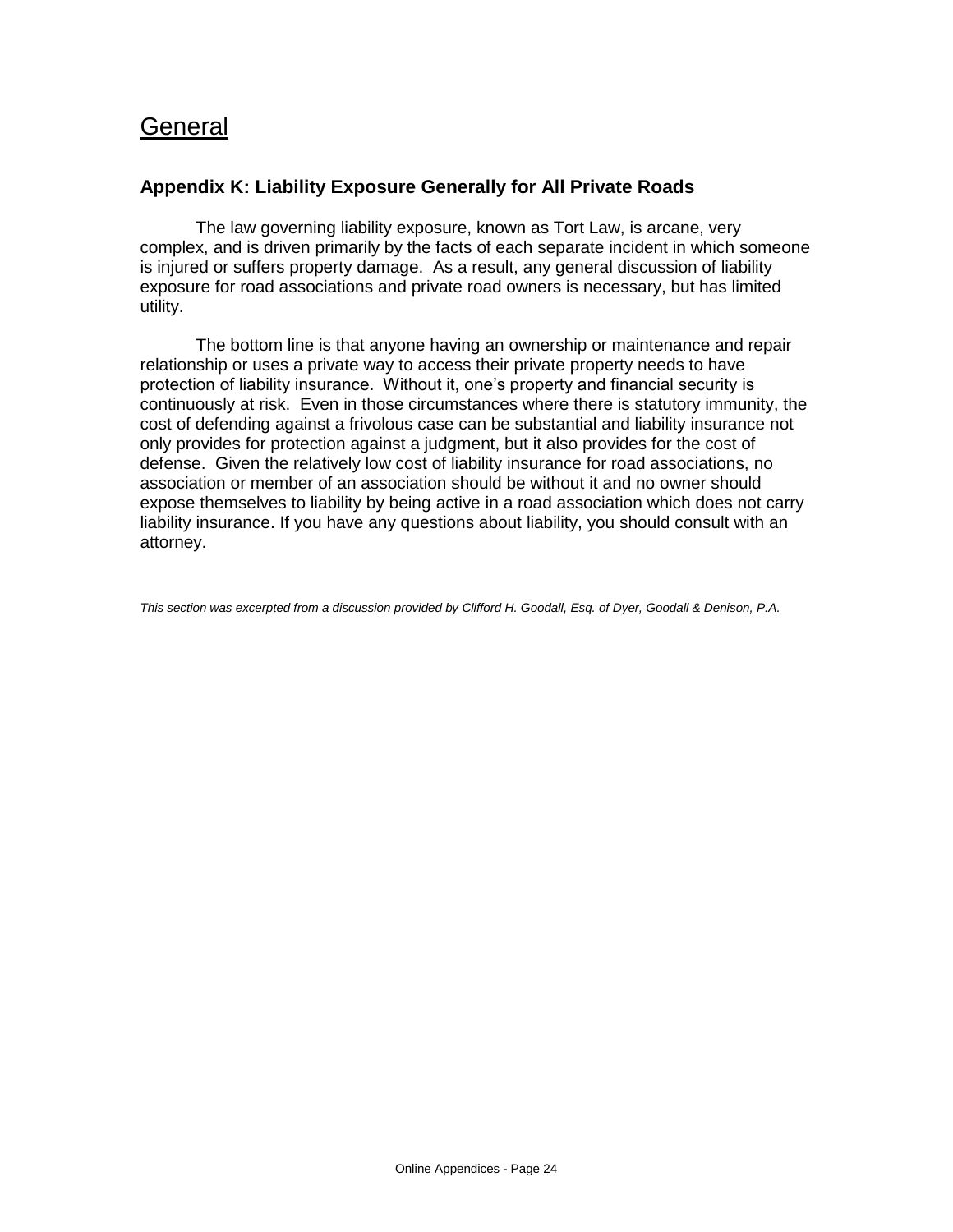# <span id="page-24-0"></span>**Appendix L: Regulatory Considerations**

# **REGULATORY ASPECTS AND PERMITTING**

There are three laws that may apply to camp road maintenance: the Erosion and Sedimentation Control Law, the Natural Resource Protection Act, and the Mandatory Shoreland Zoning Act (with associated local ordinances). All of these laws require a permit to do some kinds of road work so that state and local officials can ensure that our lakes, streams, coastal areas, and wetlands are protected. Read this section, then contact the municipality in which the project is located and the Maine DEP to find out if a permit is necessary, and if so, how to obtain one.

**The Erosion and Sedimentation Control Law** requires that erosion control devices be installed before any activity begins that will disturb the soil to prevent offsite transport into a water body, and that the devices be maintained until the site is permanently stabilized. The law also requires that **existing areas eroding** into a lake, stream, river or wetland be **stabilized by July 1, 2010**. If the eroding area is in a watershed of a **water body "most at risk"** (contact the Maine DEP or your local Soil & Water Conservation District for an updated list), it must be **stabilized by July 1, 2005**. This means you must follow erosion control procedures when your camp road maintenance or construction disturbs the soil, and you must ensure that the disturbed area is permanently stabilized.

**The Natural Resources Protection Act (NRPA)** regulates activities in, on, over, or within **75 feet** of lakes, ponds, rivers, streams, brooks, and wetlands. Regulated activities include filling, disturbing the soil, building permanent structures, removing, or displacing vegetation, dredging, or draining. A permit is required from the DEP before starting any of these activities. Two types of permits are available: a Permit-by-Rule (PBR), and a full permit. A Permit-by-Rule only requires that you file notice and follow a set of prescribed standards; a full permit involves a formal project review by the DEP. Most camp road-related activities can be done under the Permit-by-Rule program. Replacing existing culverts does not require a permit, provided the culvert is no longer than 75 feet or no more than 25% longer than the original culvert. Replacing existing bridges is also exempt from the permitting process, provided the new bridge has the same dimensions, does not block fish passage, and does not intrude any further into the water body or wetland than the old bridge.

**The Mandatory Shoreland Zoning Act** (and associated municipal ordinances) regulates development along the immediate shoreline of lakes, rivers, tidal areas, wetlands, and some streams. The law requires towns to zone all areas within **250 feet** of these resources with the exception of streams, where the zoned area need only be 75 feet. Each town's ordinance may be different, but the ordinance must be at least as stringent as the state's minimum guidelines. As a camp road owner, you must check with the Town's Code Enforcement Officer to determine if the work you plan for your camp road requires a permit from the town. Generally, maintenance activity on existing roads does not require a permit. However, if you plan to fill, disturb soil material, or widen the road, a permit may be required.

**Effective January 1, 2013**, excavation **contractors** conducting excavation activity in a **shoreland** area **must be certified** in erosion control practices by the Maine DEP. Excavation activity includes the disturbance of soil, including grading, filling and removal of more than one cubic yard of earth material.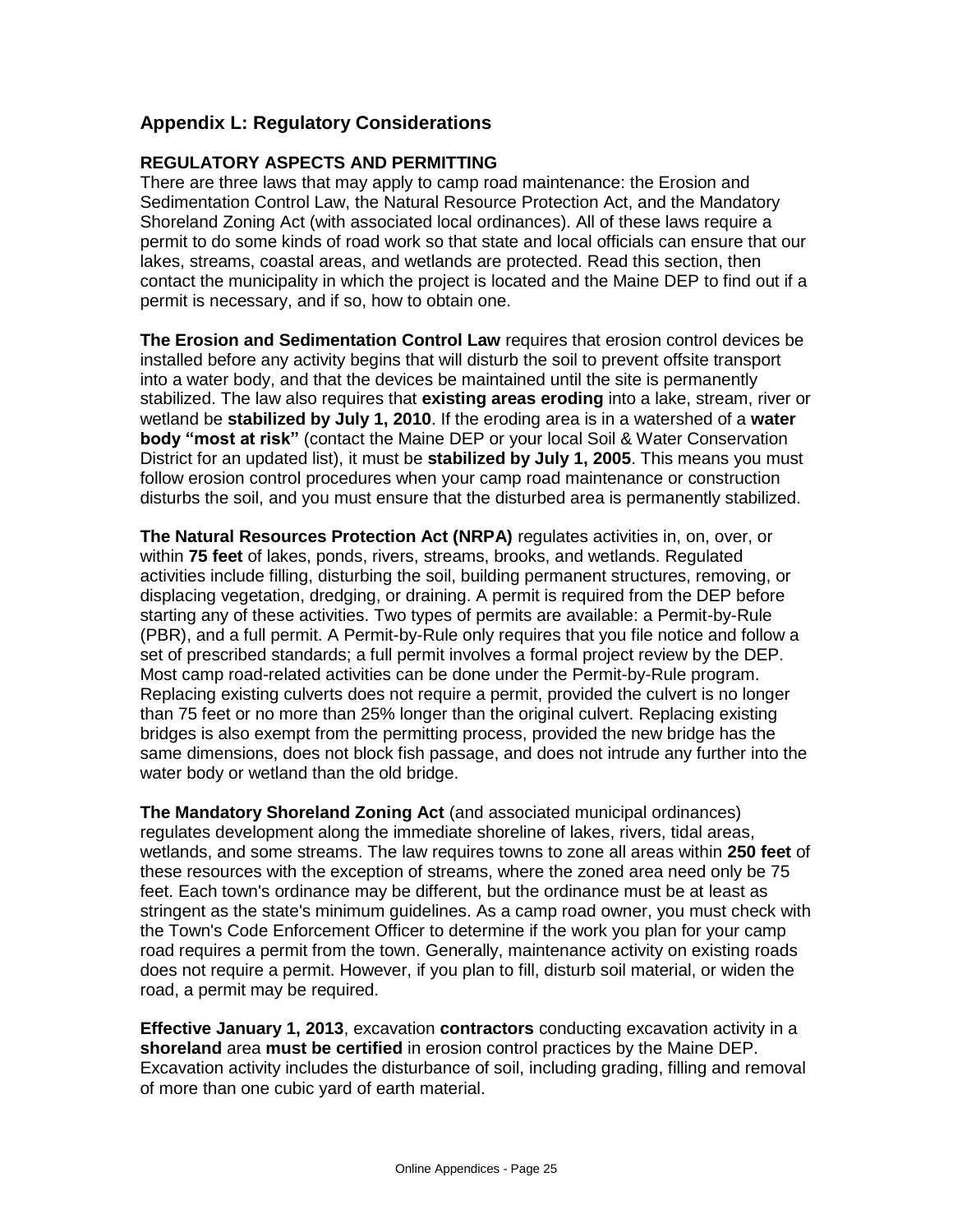In addition to the above laws, construction of **new** camp roads may require permits under either the **Stormwater Management Law** or the **Site Location of Development Law**. Contact the DEP if your project involves 20,000 square feet or more of road construction or will disturb more than 1 acre of land. There may also be local ordinances or land use codes and road standards for both new and expanded private roads. The local Code Enforcement Officer will be able to provide this information.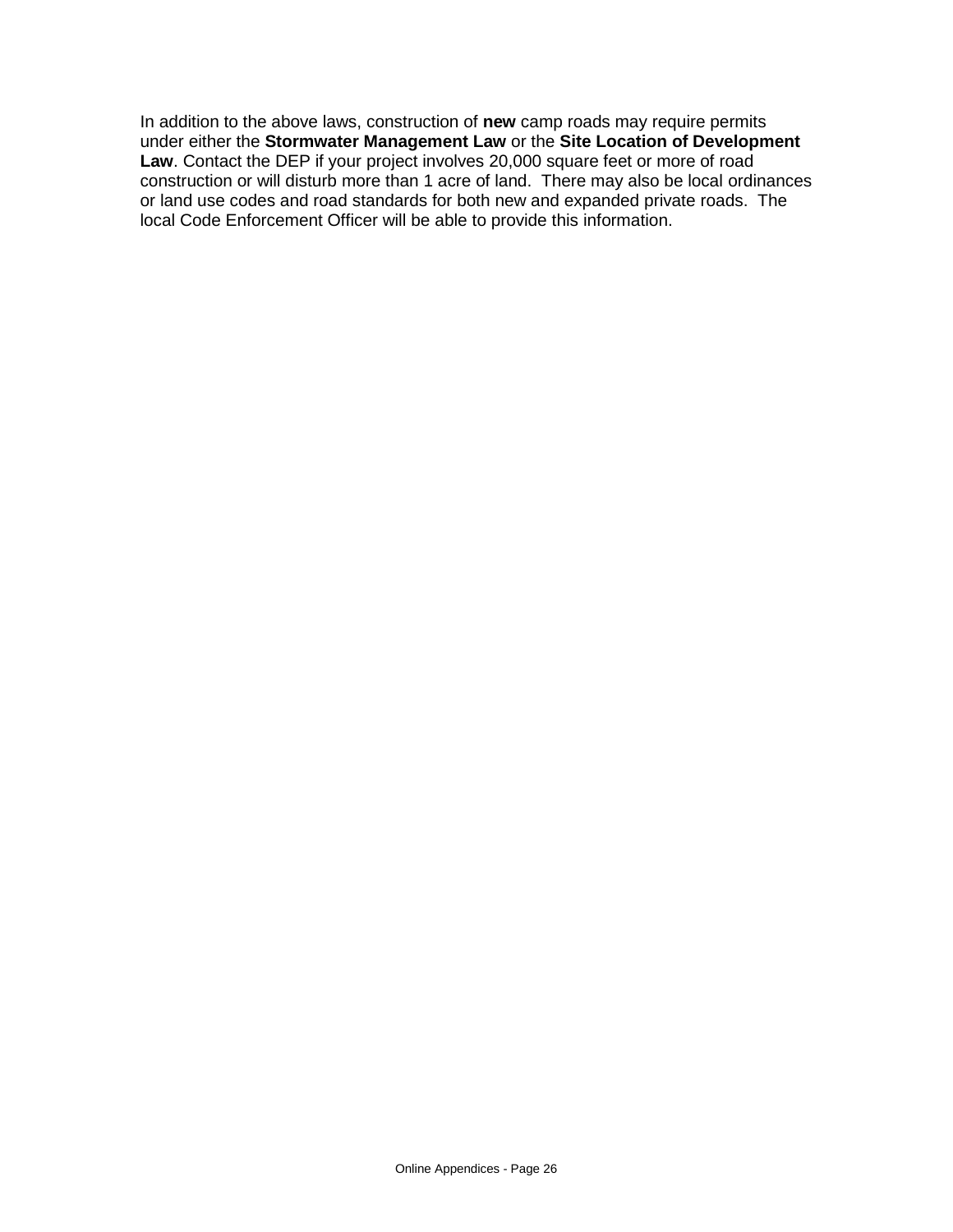# <span id="page-26-0"></span>**Appendix M: Forming a Budget**

How much do you need to spend on your road? For many roads the answer to this question is- "more." If a gravel road is not maintained at a level that allows it to hold up to the forces of vehicle traffic and weather the road will degrade to the point where fixing it properly will be very expensive. Akin to the maintenance of an automobile there are two options; 1) spend a little money periodically to repair your "old beater" and run it into the ground, or 2) spend a moderate amount of money periodically on a car payment for a car that will be cheaper to maintain. Option one may be cheaper but you don't have as nice a car as in option two. Now in this car scenario both options have their benefits, but in the case of your road the "old beater" approach results in a dangerous, rough, road that is polluting our environment. Maintenance to your road needs to be done every year. This means that a moderate amount of money needs to be spent every year.

How do you figure out what the "moderate" amount of money is for you road? Here's an example:

**Sample road:** Is 2000' long and 16' wide Has a total of 3000' of ditches One 30'x30" culvert Is a year-round gravel road

To determine yearly maintenance cost we need to look at the different components of gravel road maintenance: road surface, ditches, culverts, and snow removal.

Road Surface Maintenance:You may have noticed that your gravel road surface is not static. Its shape is constantly changing due to a variety of forces: vehicle traffic, erosion, snowplows, dusting, etc. Gravel road surfaces change shape due to the "loss of material." Essentially road surface material is lost in one of four ways: through dusting, by sinking into the ground, by raveling (material is kicked off of the road by vehicles), or through erosion. As a result the road surface needs to be reshaped periodically in order for it to efficiently shed water into the road ditches; this is accomplished using some sort of road grading equipment to recover some of the material that has been "lost" to the road shoulder.



Unfortunately, this can only recover a portion of the road surface material that has been lost. This means that every year you are losing a certain amount of road surface material. Therefore to maintain the road surface you not only need to reshape the road surface periodically to recover as much "lost" material as possible, you need to periodically add road surface material. For a year round road, grading should be done twice per year – preferably once after the snow melt and before the spring rains and once before the fall rains. Adding road surface material should be done when there is not enough material to form a sufficient crown.

# **Sample road**

*Grading:* Road grader at \$65/hr for 6 hrs: **\$390.00 Surface Material:** Let's assume this road needs about 6" of gravel every four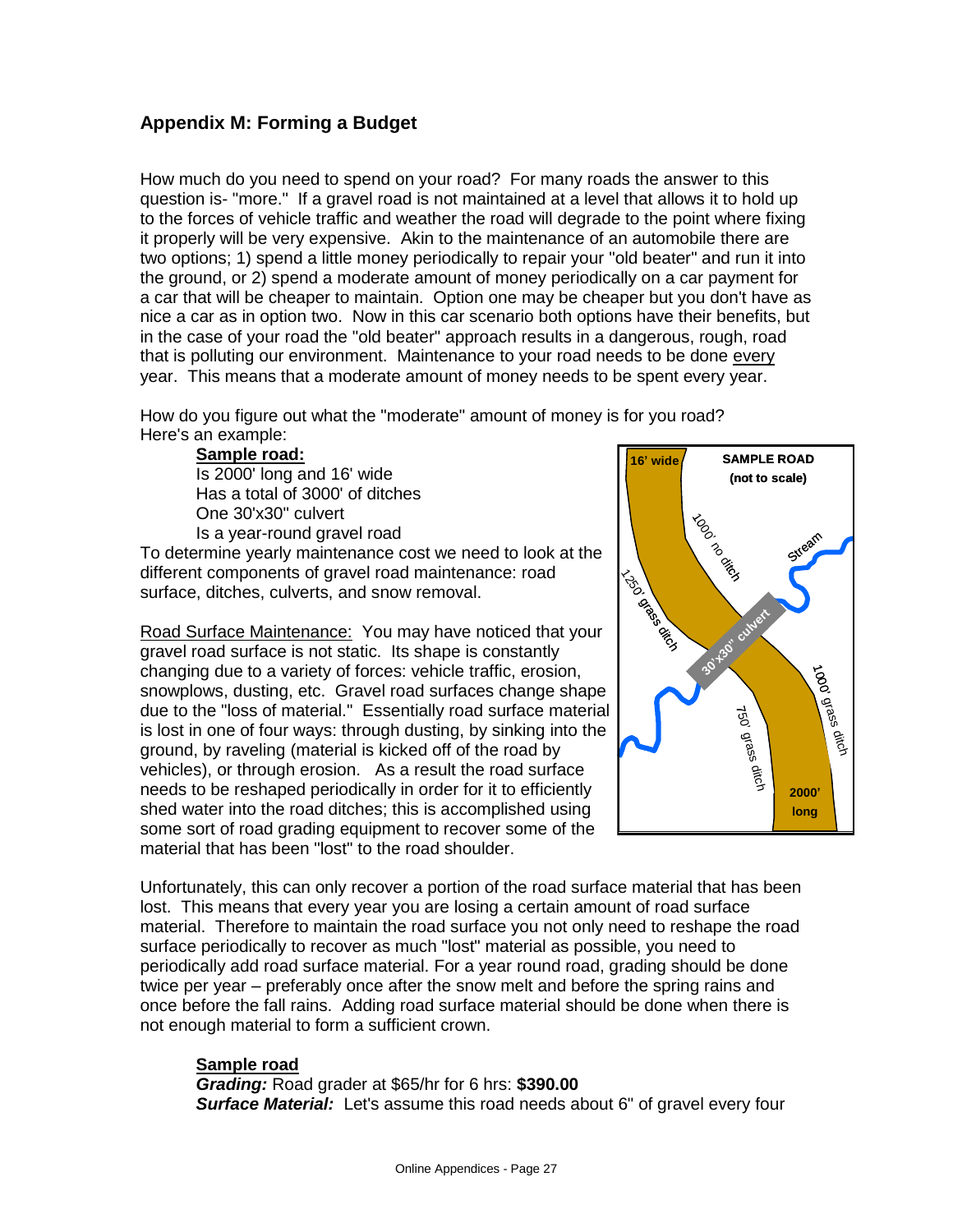years. Rather than wait four years and add gravel to the entire road, add gravel to a different 500' section every year. 500' long x 16' wide x 0.5' gravel/27= about 150 cu.yds. 150 cu.yds x \$17/cu.yd for surface gravel delivered= **\$2550.00**

## **Annual Total: \$2940.00**

Ditches**:** Ditches need to be maintained or cleaned out periodically because "lost" road surface material often ends up in the ditch. Periodic road surface grading will help minimize the filling of the ditches but the ditches still need to be "cleaned out" on occasion. There are many factors that influence the frequency that ditches need to be cleaned out including; the size of the original ditch, the frequency that the road surface is graded, and soil type to name a few.

## **Sample road**

*Ditching:* Let's assume that the ditches need to be cleaned out every 7 years. The contractor has given a quote of \$2000.00 for a day's worth of ditching, and figures that he or she can do about 1000 feet. \$6000.00 worth of ditching every ten years

## **Annual Total: \$600.00**

Culvert(s):Culverts need to be replaced when they deteriorate, have been damaged or wash away. Depending on the type of material, they will last anywhere from 15 to 50 years (some times even longer). Corrugated metal pipe deteriorates most quickly while concrete and plastic pipes tend to last much longer.

## **Sample road**

**Culvert:** Assume the culvert will need to be replaced every 25 years 30' x 30" Plastic Culvert = \$725.00 \* Installation costs: \$ 750.00 Total cost: \$1475.00 / 25 years

## **Annual Total: \$59.00**

*\* Culvert diameter may change as the developed area changes. More development may result in increased surface water runoff which in turn will require a larger culvert to accommodate this additional flow.*

Snow removal: This includes snow removal and sanding.

**Sample road**

*Snow removal:* **Annual Total: \$1500.00**

## **Sample Road Annual Expenses**:

| <b>Grand Total:</b> | \$5099.00 / year |
|---------------------|------------------|
| Snow Removal:       | \$1500.00        |
| Culverts:           | \$59.00          |
| Ditches:            | \$600.00         |
| Road Surface:       | \$2940.00        |

Maintenance for your road may be more or less than this example. Keep in mind this budget only includes maintenance and assumes that your road is in decent shape to begin with. It is possible that a considerable expense is necessary to get your road to the point where the above maintenance budget example would apply.

*This section was provided by the Kennebec County Soil and Water Conservation District, 2009.*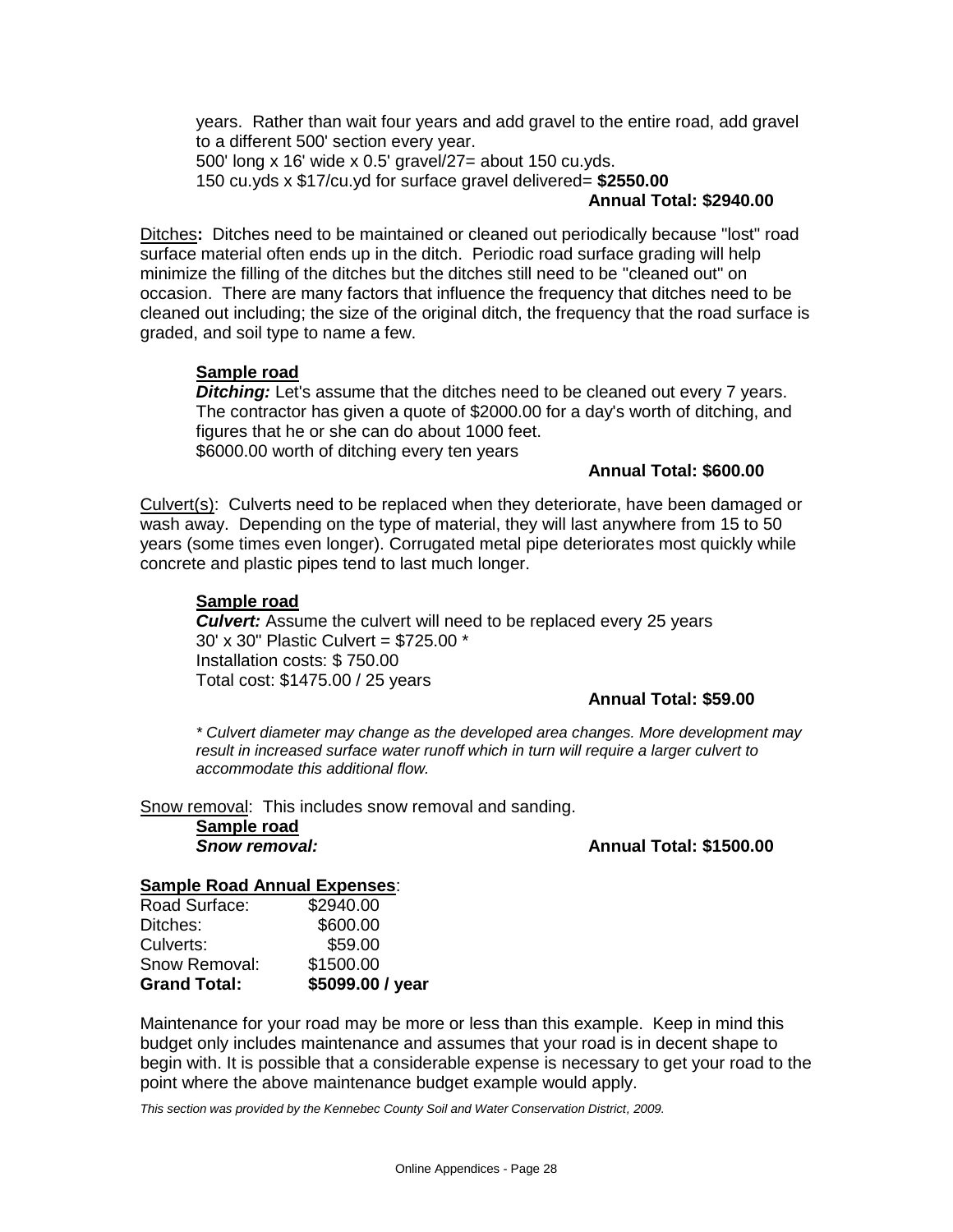# <span id="page-28-0"></span>**Appendix N: Choosing a Contractor and Requesting an Estimate** Contact Local Contractors:

Ask to see other gravel roads which the contractor has worked on. This will give you a good idea of what you can expect for your project and whether the contractor uses proper road maintenance techniques. Some key things to look for include:

**Presence of a crown**: road should have a noticeable pitch towards the ditch/shoulder. The pitch of the crown on a gravel road should be about 8%, or ½ inch of crown per foot of road width.



**Presence of grader berm**: the transition (laterally) from road surface to shoulder to ditch should be free of obstruction. Below is an example of a road profile where material is trapping water on the roadway, and is what you do not want to see on the gravel road. This will result in the erosion of road surface material and possibly increase the incidence of potholes.



**Ditch shape**: the shape of the ditch should be a rounded-V. The side slopes of the ditch should not be steeper than a 1.5:1 slope.



**Soil stabilization**: after construction all areas of exposed soil (except for the travel way) should be stabilized using vegetation, rock, or erosion control mulch.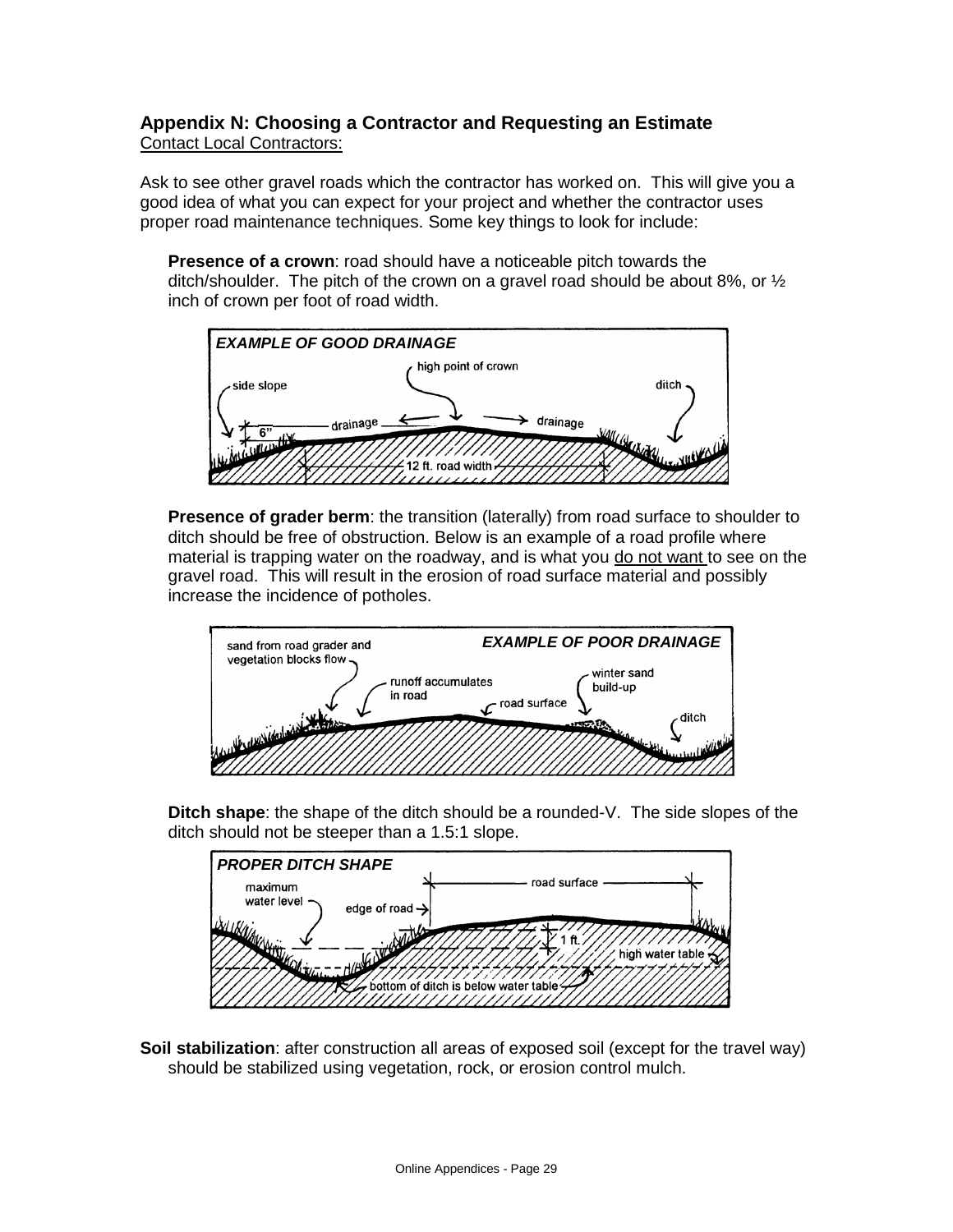

Consider hiring a "certified contractor." The Maine Department of Environmental Protection has developed an incentive program to recognize contractors who make an ongoing effort to learn about erosion control practices. This program, called the Voluntary Contractor Certification Program, provides contractors with training in environmental laws and erosion control practices that relate to working near sensitive natural resources. A certified contractor is not necessarily more qualified to work on private roads, but does have more training in erosion control measures and understands the relationship between eroded soil and lake water quality. See DEP's Nonpoint Source Training and Resource Center website at [www.state.me.us/dep/blwq/training](http://www.state.me.us/dep/blwq/training) or call Bill Laflamme at 287-7726 for a list of certified contractors.

## Request an Estimate:

- Request estimates from more than one contractor.
- Provide contractors with a detailed description of the work you want done and request itemized estimates in return. (See Appendix N).
- Ask for a "not to exceed quote" to ensure that the job stays within your budget.
- Ditch by the day. If your road needs to be ditched, plan on at least a day's worth of ditching at a time because of equipment transportation costs. It is easy for a contractor to quote you for a day's worth of ditching. You will still want to prioritize which sections of road you will want to ditch first.
- Plan ahead! Available contractors can be very hard to find as the construction season approaches.



Camp road undergoing reconstruction. Road has been regraded to direct runoff to rip rap drainage ditch / detention structure along road side and new grass strip has been installed for soil stabilization.



Same section of camp road several months after reconstruction.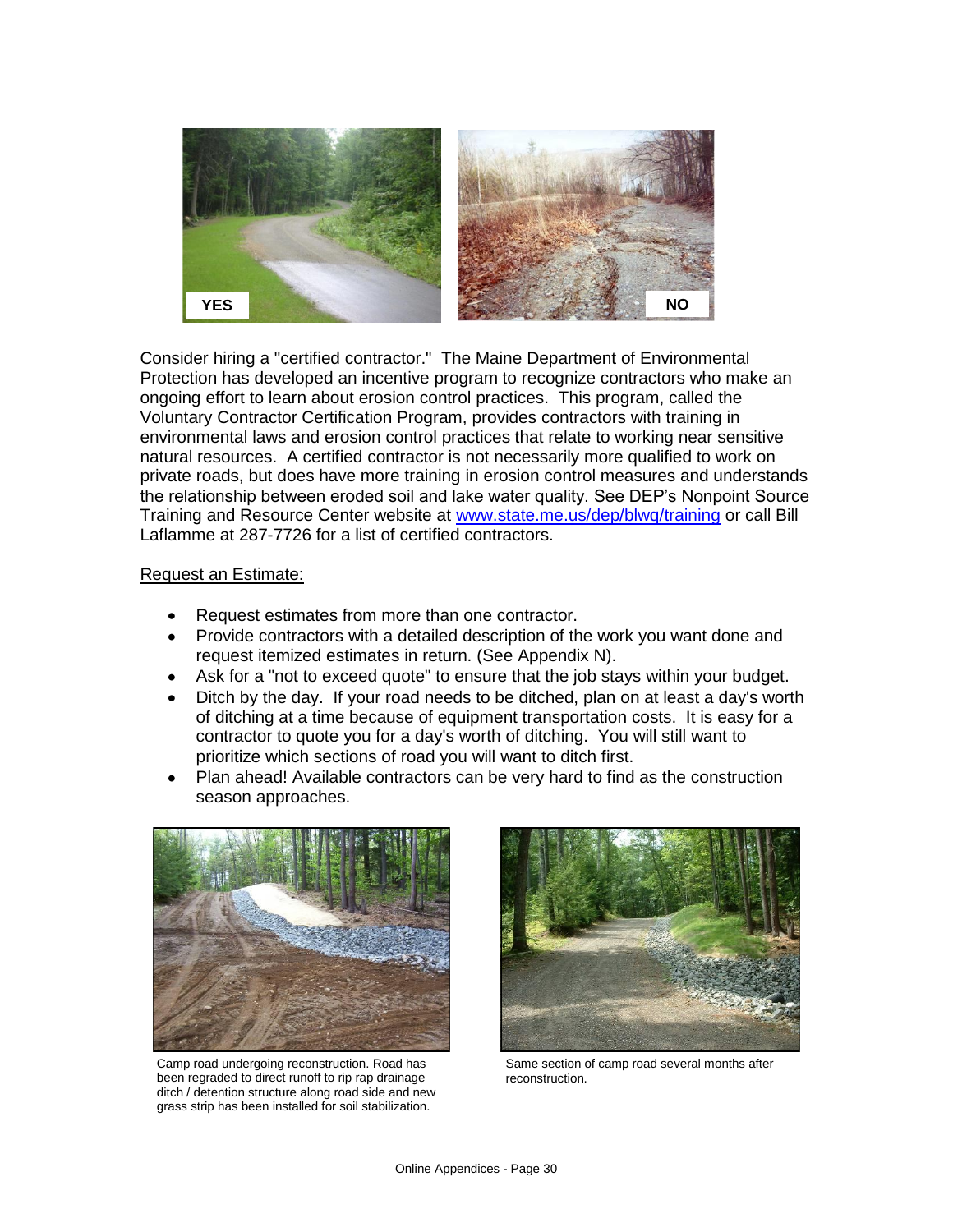# <span id="page-30-0"></span>**Appendix O: Sample Gravel Road Maintenance Agreement for Contractors**

# **DIRT AND GRAVEL ROAD MAINTENANCE PROJECT AGREEMENT BETWEEN \_\_\_\_\_\_\_\_\_\_\_\_\_\_\_\_ ROAD ASSOCIATION AND \_\_\_\_\_\_\_\_\_\_\_\_\_\_\_\_\_\_\_\_\_\_\_\_\_\_\_\_\_\_\_\_\_\_\_\_\_\_\_\_\_\_\_\_\_\_\_\_\_\_** Now, this \_\_\_ day of \_\_\_\_\_\_\_\_\_\_\_, \_\_\_\_\_, the \_\_\_\_\_\_\_\_\_\_\_\_ Road Association ("Association") and  $\Box$ \_\_\_\_\_\_\_\_\_\_\_\_\_\_\_\_\_\_\_\_\_\_\_\_\_\_, known wherein as the "project participant", agree as follows:

(1) \_\_\_\_\_\_\_\_\_\_\_\_\_\_\_\_\_\_\_\_\_\_\_\_\_\_\_\_\_\_\_\_\_\_\_\_\_\_\_\_\_\_\_\_\_\_\_\_\_\_\_\_\_\_\_\_ will conduct, or cause to be conducted, a road maintenance project on specified portions of

\_\_\_\_\_\_\_\_\_\_\_\_\_\_\_\_\_\_\_\_\_\_\_\_\_\_\_\_\_\_\_\_\_\_\_\_\_\_\_\_\_\_\_\_\_\_\_\_\_\_\_\_\_\_\_\_\_\_\_\_\_\_\_\_\_\_\_\_\_\_, in accordance the Application and Work Plan attached hereto.

(2) This project will be conducted in accordance with standards that prohibit the use of materials or practices that are environmentally harmful and in accordance with the application and work plan attached hereto and incorporated herein. Any changes or modifications to the work plan will be performed to the satisfaction of the Association.

(3) This project will be conducted in accordance with the "General Contract Conditions" required by the Commission, the "Dirt and Gravel Road Maintenance Program Statement of Policy" as adopted by the Commission and as may be amended from time to time, and the environmental standards approved by the Quality Assurance Board, which are attached hereto and incorporated herein.

(4) The project participant agrees to provide timely documentation to the Association that all required federal, state, or local permits have been obtained, and further agrees to comply with all such permits as a condition of performing this agreement.

(5) The project participant shall ensure that this contract and all other arrangements entered into pursuant to the implementation of this contract are in conformance with all applicable local, state, and federal laws, rules, and regulations.

(6) The Association agrees to fund the eligible costs for this project in an amount up to, but not exceeding \$ \_\_\_\_\_\_\_\_\_\_\_\_\_\_\_\_\_\_\_\_\_\_\_\_.

(7) The project funds will be disbursed by the Association to  $\blacksquare$ accordance with the attached schedule of payments.

(8) A project participant shall maintain a separate accounting of funds received under the program.

(9) Records must be kept for three years.

(10) The Association will have access to all relevant program documents during that time.

(11) The Association shall not be held responsible for any loss of life, personal injury, or property damages of any kind incurred in performing or completing the work or duties under this contract.

(12) The project participant agrees to provide the Association with a completed copy of the Project Performance Report when the project is completed.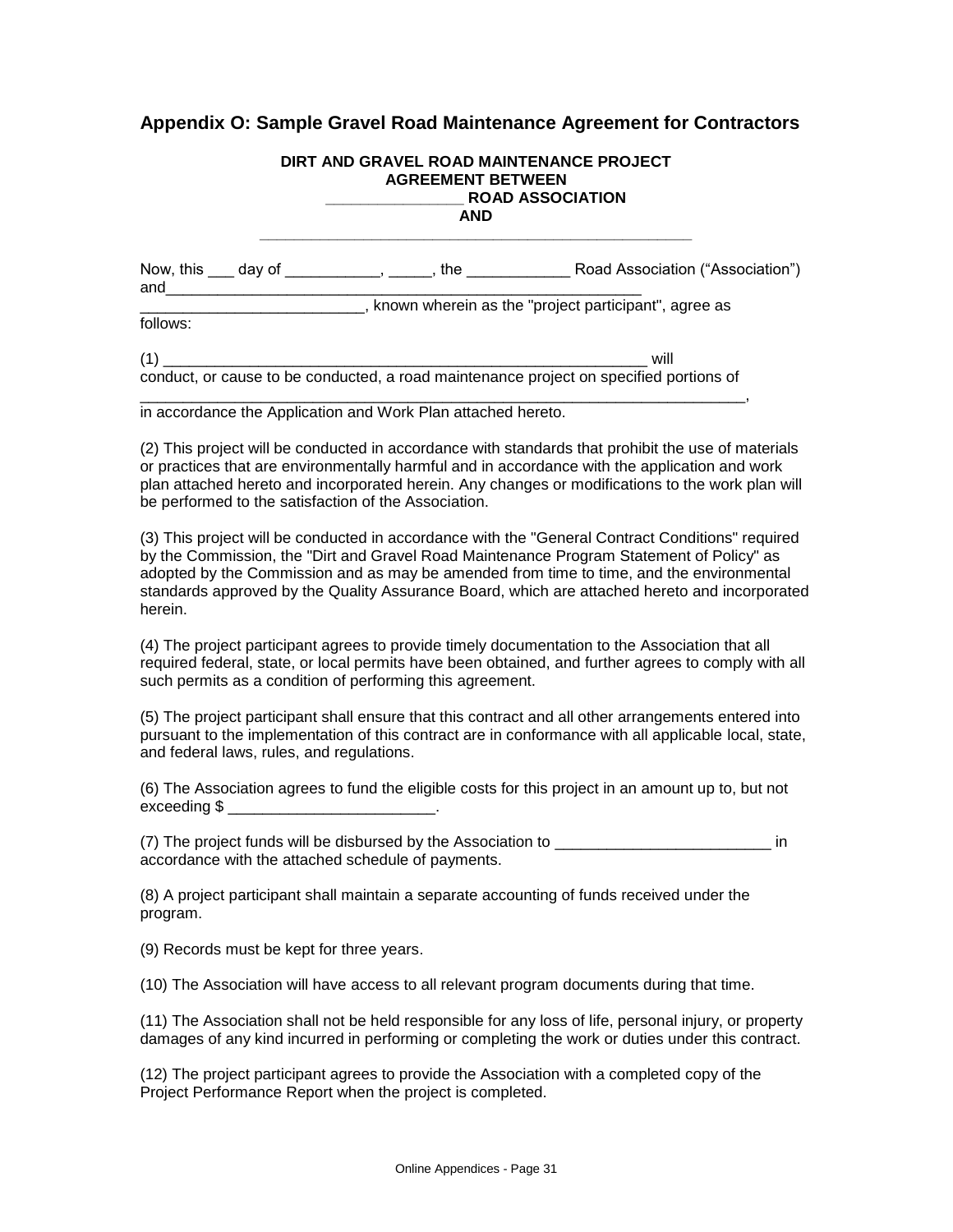(13) The project participant shall complete the project no later than \_\_\_\_\_\_\_\_\_\_\_, unless an extension of time is approved by the Association.

(14) This document and the attachments hereto constitute the entire agreement between parties.

WHEREFORE, the parties have set their hands on the date indicated, intending to be bound hereby.

FOR THE ASSOCIATION: FOR:\_\_\_\_\_\_\_\_\_\_\_\_\_\_\_\_\_\_\_\_\_\_\_\_\_

\_\_\_\_\_\_\_\_\_\_\_\_\_\_\_\_\_\_\_\_\_\_\_\_\_\_\_\_\_ \_\_\_\_\_\_\_\_\_\_\_\_\_\_\_\_\_\_\_\_\_\_\_\_\_\_\_\_\_

\_\_\_\_\_\_\_\_\_\_\_\_\_\_\_\_\_\_\_\_\_\_\_\_\_\_\_\_\_ \_\_\_\_\_\_\_\_\_\_\_\_\_\_\_\_\_\_\_\_\_\_\_\_\_\_\_\_\_

\_\_\_\_\_\_\_\_\_\_\_\_\_\_\_\_\_\_\_\_\_\_\_\_\_\_\_\_\_ \_\_\_\_\_\_\_\_\_\_\_\_\_\_\_\_\_\_\_\_\_\_\_\_\_\_\_\_\_ (Signed) (Date) (Signed) (Date)

(Print Name) (Print Name)

(Title) (Title)

List of Attachments: Attachment A - Grant Application Attachment B - Work Plan Attachment C - General Contract Provisions Attachment D - Dirt and Gravel Road Maintenance Program Statement of Policy Attachment E - Quality Assurance Board Standards Attachment F - Schedule of Payments Attachment G - Project Performance Report

*From Penn State Materials Research Institute (www.mri.psu.edu/centers/cdgrs/Downloads/contract.pdf)*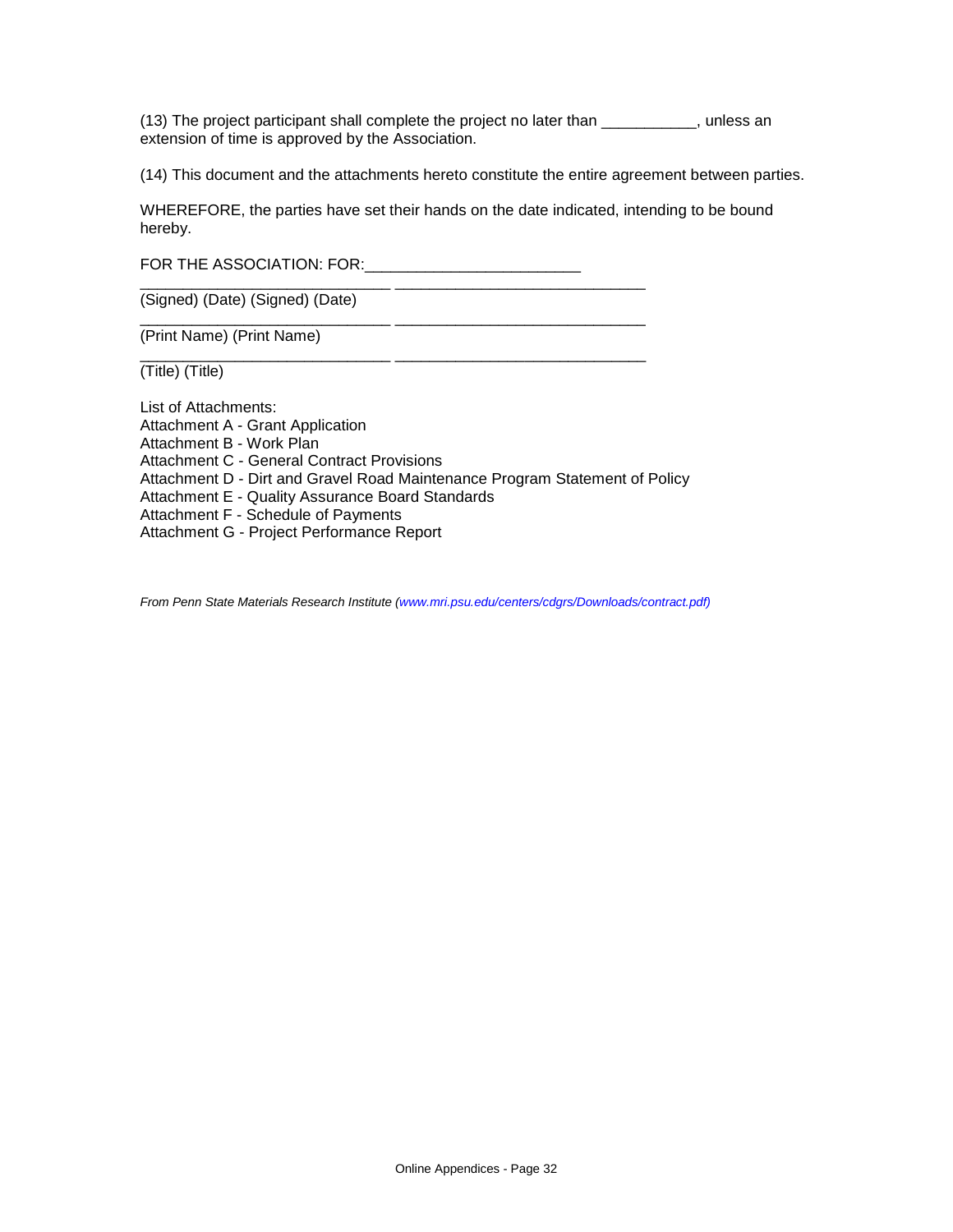# <span id="page-32-0"></span>**Appendix P: Guidelines for Running Effective Meetings**

## **Conducting the Meeting**

The facilitator has primary responsibility for moving people through the agenda in the time available and involving as many people as possible in the process. He/she helps the group make decisions at the appropriate time, and encourages everyone to take a responsible part in the meeting. A facilitator plays no role in substantive, issue-oriented discussions.

Here are a few recommendations to help a facilitator:

- start the meeting promptly  $\bullet$
- review the agenda and summarize major points  $\bullet$
- keep the discussion focused and ask if people are ready to make a decision
- try to involve everyone in the discussion
- avoid making judgments
- keep people from interrupting each other
- help the group make decisions by noting points of agreement
- avoid letting one or two people dominate the meeting  $\bullet$

## **Ending the Meeting**

It is important to close a meeting with a sense of accomplishment and direction. Before people leave:

- $\bullet$  review all of the decisions that were made:
- determine who is taking responsibility for carrying them out, and by what date
- set a time and place for the next meeting
- encourage everyone to participate in cleaning up the room

*Adapted from University of Massachusetts, Citizen Action Fact Sheet No. 2, prepared by Michael Kane, Cooperative Extension, Amherst, Massachusetts, 1982. http://crs.uvm.edu/gopher/nerl/group/a/k.html*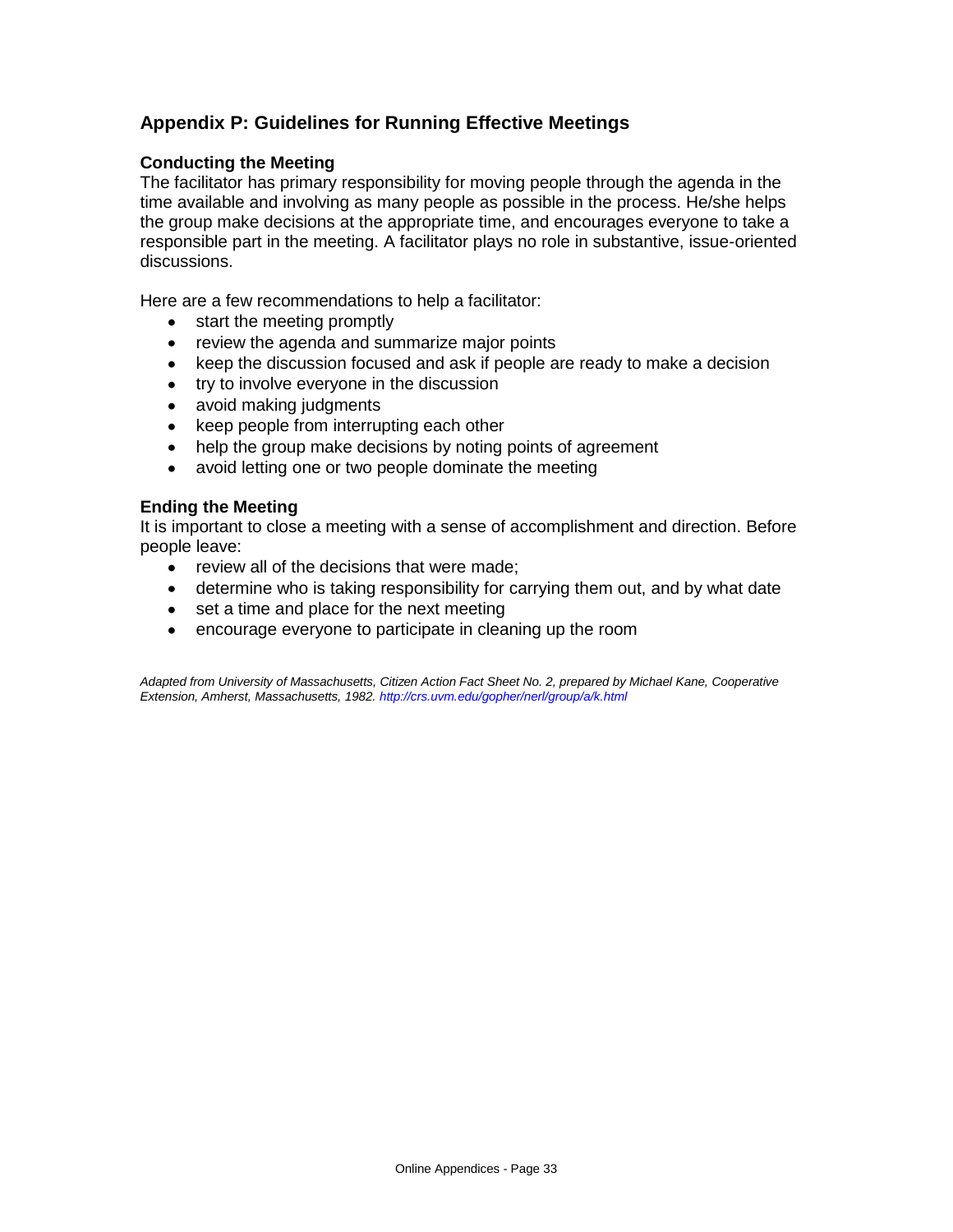# <span id="page-33-0"></span>**Appendix Q: Group Decision Making**

Group decision making can be complicated. There are different ways to reach a decision and which method to use varies for each situation. Before calling for a vote, answer the following questions, to choose the most appropriate strategy:

*Who needs to be included in this decision? Who are the important players that can help or hinder our success? Do we have all of the information to make this decision? When does the decision need to be made? Should we postpone a decision until we have more research or group members?*

## **MAJORITY VOTE:**

**Description:** Everyone gets one vote, the largest number of votes prevails.

**Pros:** Majority vote is fast and easy and can give you a general idea on how the group feels about an issue.

**Cons:** It creates winners and losers, and the losers don't necessarily like or support the majority's decision. Some rely on majority vote too frequently rather than the group working through issues to achieve a win/win solution.

**When to use:** Majority vote should be used when limited time is available to make the decision and when the decision does not need the full support of the membership to be successful. It may also be used to take a poll of the group before spending a lot of time on an issue that most of the group is against.

**Tip:** Ask everyone to state their experiences, opinions and feelings about the subject. By allowing everyone's input, people feel less rushed and have more information before voting.

#### **DESIGNATED GROUP DECISION:**

**Description:** A subgroup such as the board, a committee or task force is given the authority to make the decision for the whole group.

**Pros:** A smaller group may have the expertise or can research an issue before deciding the best course of action. Small groups may work quicker than the larger membership.

**Cons:** Minority vote may result in a disagreement between the decision-makers and the membership. The smaller group may think they have all the answers without considering all sides, and may leave out important facts or opinions.

**When to Use:** When the whole group does not have the time or expertise to consider all of the information around an issue. When the decision does not require the full support of the whole organization to be successful. It also can be used as an escape clause when a group is unable to reach consensus. (More about escape clauses later.)

## **LEADER DECIDES:**

**Description:** The leader decides without a vote, or consensus of the group. They may or may not have requested input.

**Pros:** Leaders are in their positions because they have been hired or elected because of their knowledge and/or experience. Leaders should have full authority to make certain decisions. The leader can make quick decisions and it allows the larger group to focus on major issues and allow the leader to guide the organization on a daily basis.

**Cons:** This does not allow members of the group to have a voice in the organization. The leader may make decisions that do not reflect the group they lead or they may not have all of the information to make the best decision for the organization.

**When to use:** When the leader has specific information or authority to make a decision. The leader may not have time to bring the decision to the group or does not need input or support. The key is making sure everyone understands when the leader decides and when the group decides.

#### **CONSENSUS:**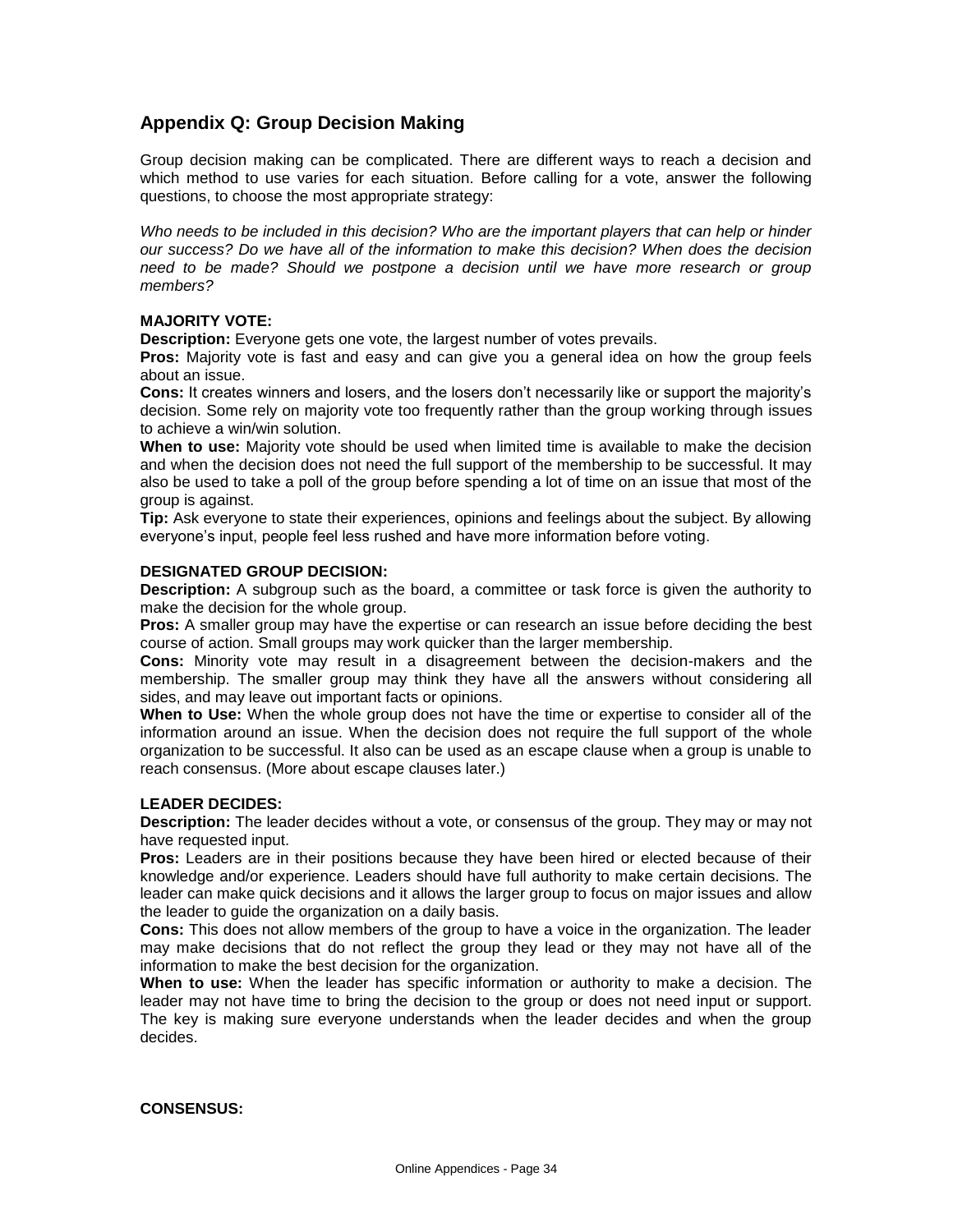**Description:** Consensus is a process where every member of the decision making group participates in the discussion and decision. Members express their ideas, opinions, experience, feelings and position on a specific issue. Each member's job is to listen to the ideas, opinions, experience, feelings and positions of all other members. The goal of consensus is to reach a carefully examined, thoughtfully considered decision that each member can support. Consensus does not always mean everyone thinks the solution is optimal, but is workable.

**Consensus includes:** pooling opinions, effective listening, discussing ideas and differences and agreement to the point that everyone can support a decision.

**Consensus does not include:** voting, majority rule, minority rule, leader rules or bargaining.

**Pros:** Allows all people to participate in the decision. Creates ownership and support from the group, which means a greater chance for success. Because everyone participates, more information and points of view are shared, decisions tend to be better. Members are more informed and may stay more connected to the organization.

**Cons:** Consensus is very time consuming and can be difficult to reach. It can be misused, overused, or used inappropriately. Can be a source of conflict if not used correctly.

**When to Use:** Use for those decisions when you want and need the whole group's support or for major issues that define the future of the organization. Consensus is a time-consuming process and should not be hurried.

**Tips:** Define deadlines for making the decision up front. Decide on an escape clause, or backup method if the group cannot reach consensus. The group may choose to revert to majority vote with a certain percentage of agreement (usually 85-90%) needed for the decision. The escape clause could include turning over the decision to a subgroup representing all perspectives--either to get additional information or to decide for the group.

*Adapted from Neighborhood Resource Center of Colorado's Tip Sheet No. 6.*